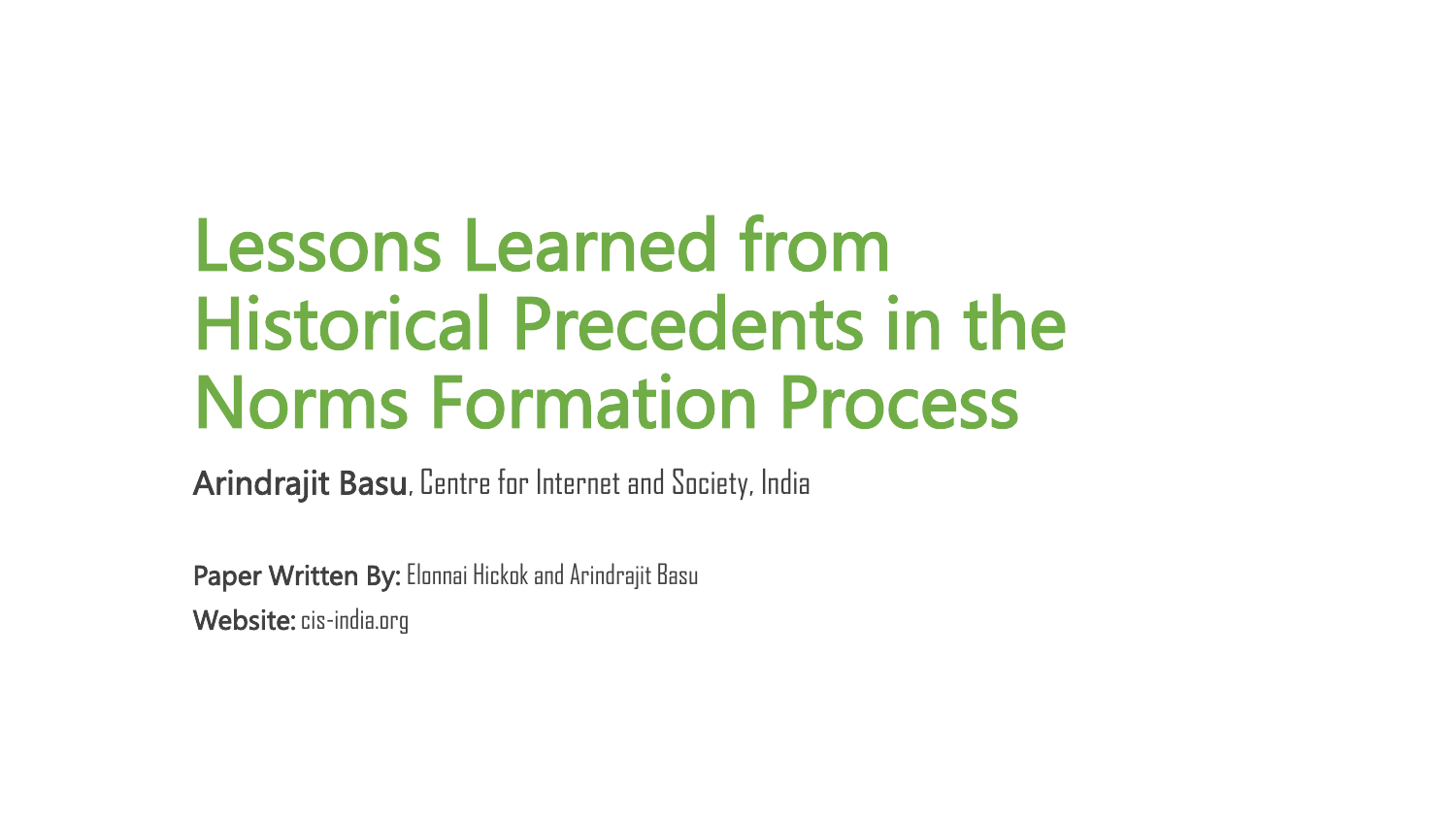## Introduction

- Need for appropriate analogies from historical precedent
- Focus on the process underscoring norm evolution and the social, cultural, economic and political context in which they emerge
- Paper embarks on an assessment of how regimes **maximized functional utility**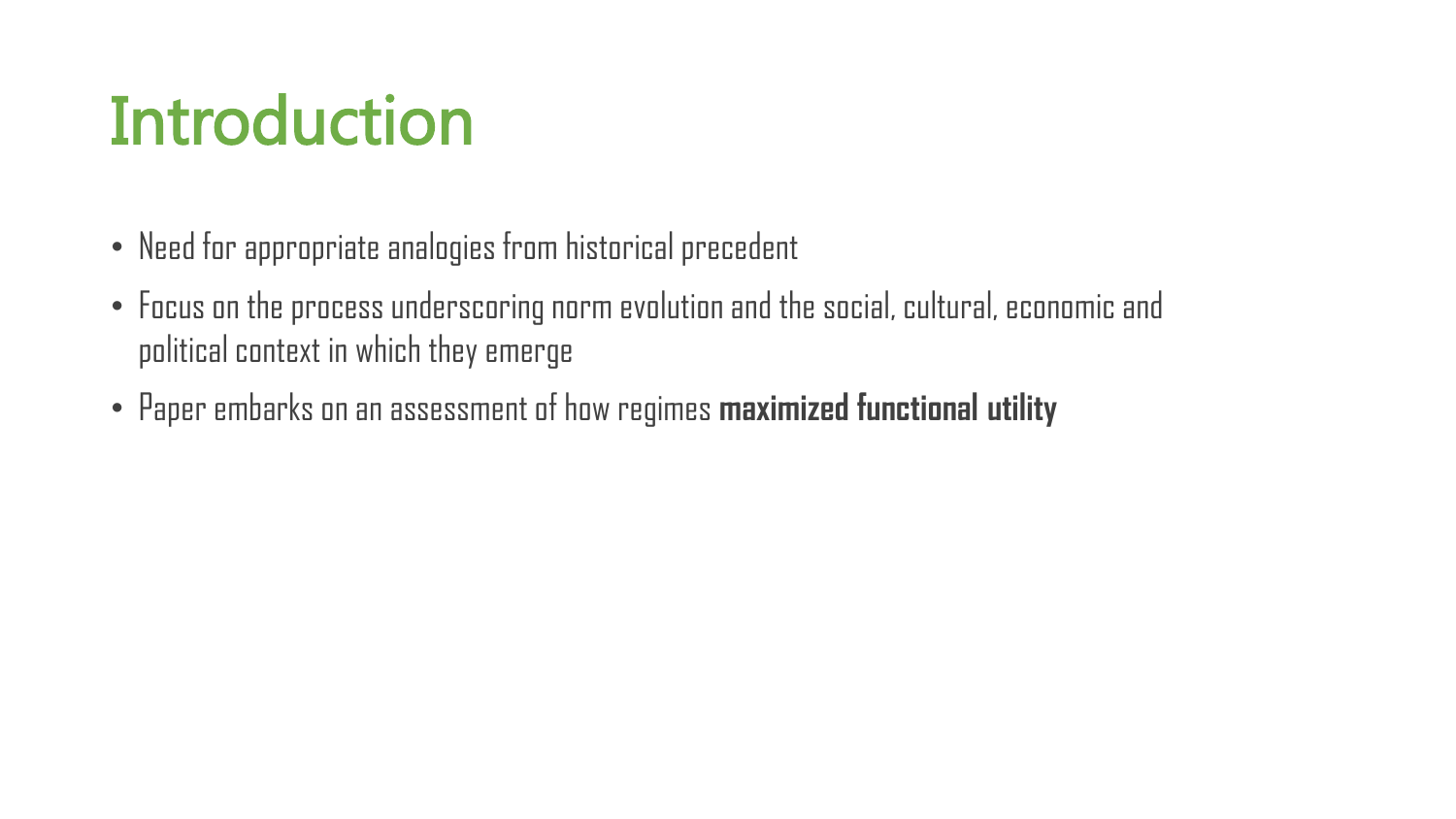# Methodology

Cyber-security could be approached simultaneously from two separate but connected lens

1)'Cyber hygiene' or technical co-operation through CBMs and sharing of best practices [Not focus of this paper]

2)Work towards shared understanding on the nature of cyberspace; strategies for ensuring its continued relevance and key actors involved [**Focus of this paper**]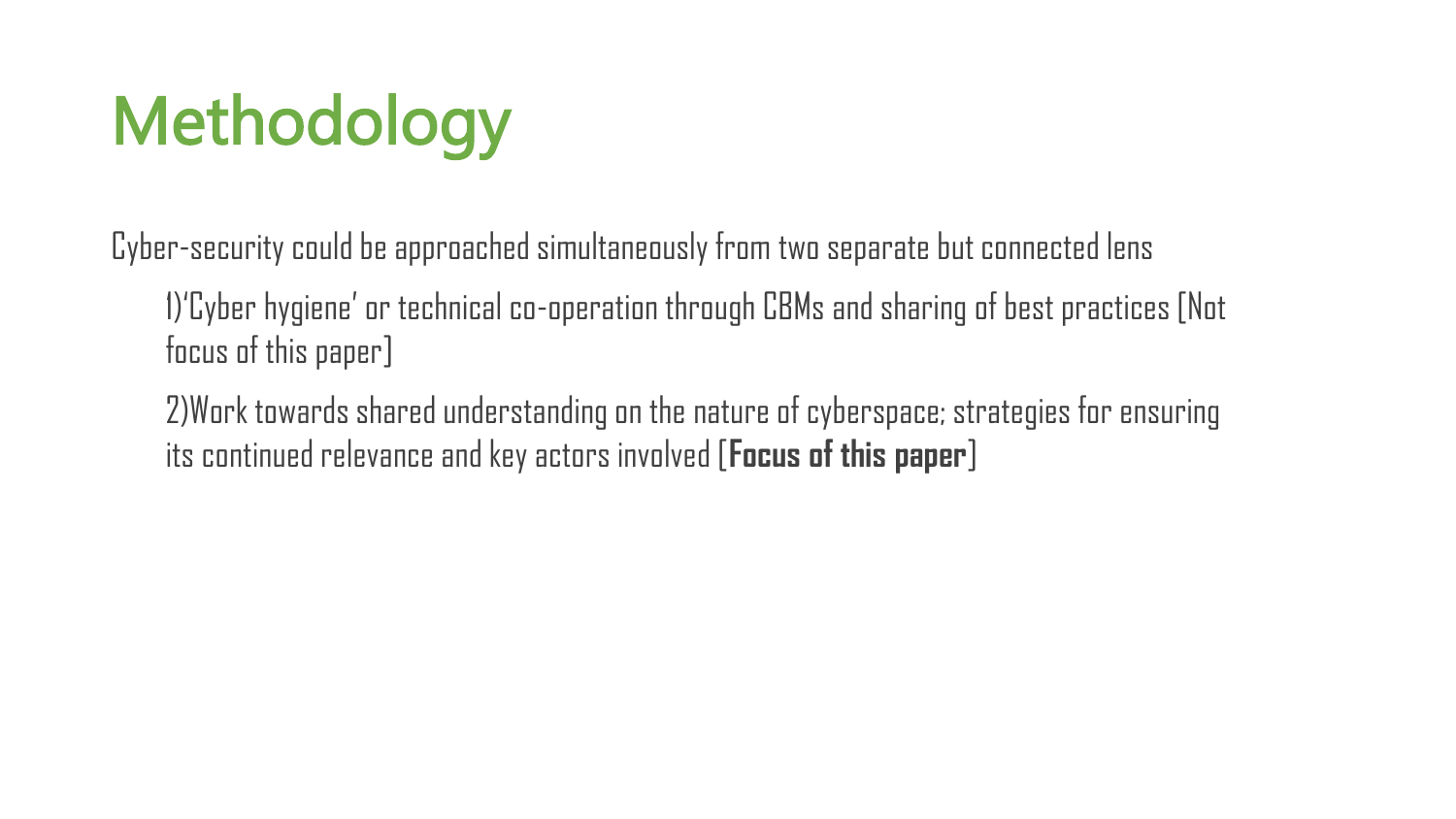# Regimes Considered

- The Law of the Seas and its the formation of the United Nations Convention on the Law of the Sea and its constituent Organisations-the International Sea-Bed Authority and the International Tribunal on the Law of the Sea
- The evolution of the norm outlawing the Use of Force and the Development of International Humanitarian Law [Broadly 'international security']
- International Trade Law leading to the General Agreements on Tariffs and Trade and the formation of the World Trade Organisation and
- The evolution of the Paris Agreement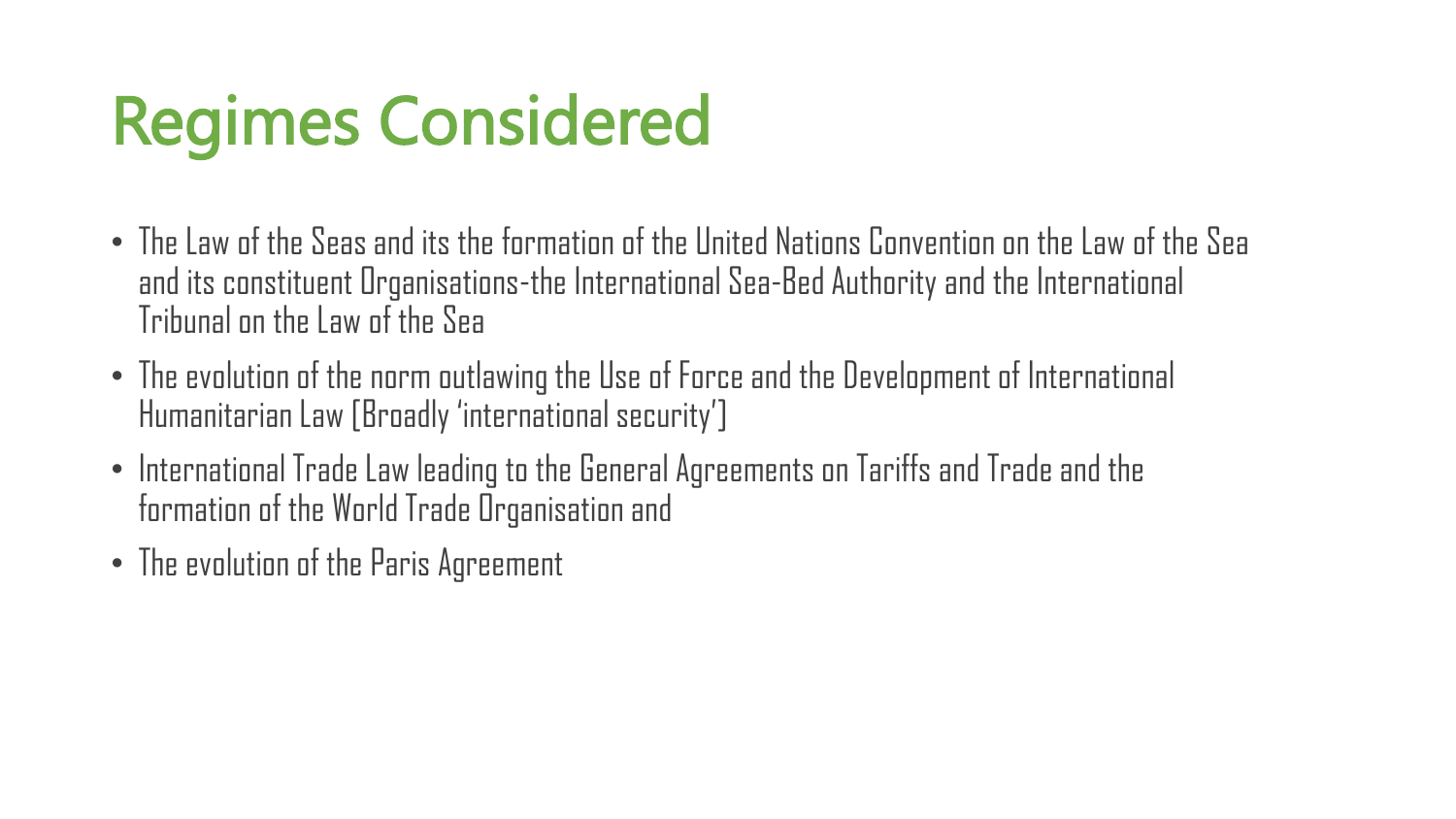# Why These Regimes

- Phenomenon considered was 'entangled' and offered some functional utility to all participating stakeholders
- Contestation between regional or strategic groupings
- Lead to creation of co-ordination mechanism/dispute settlement body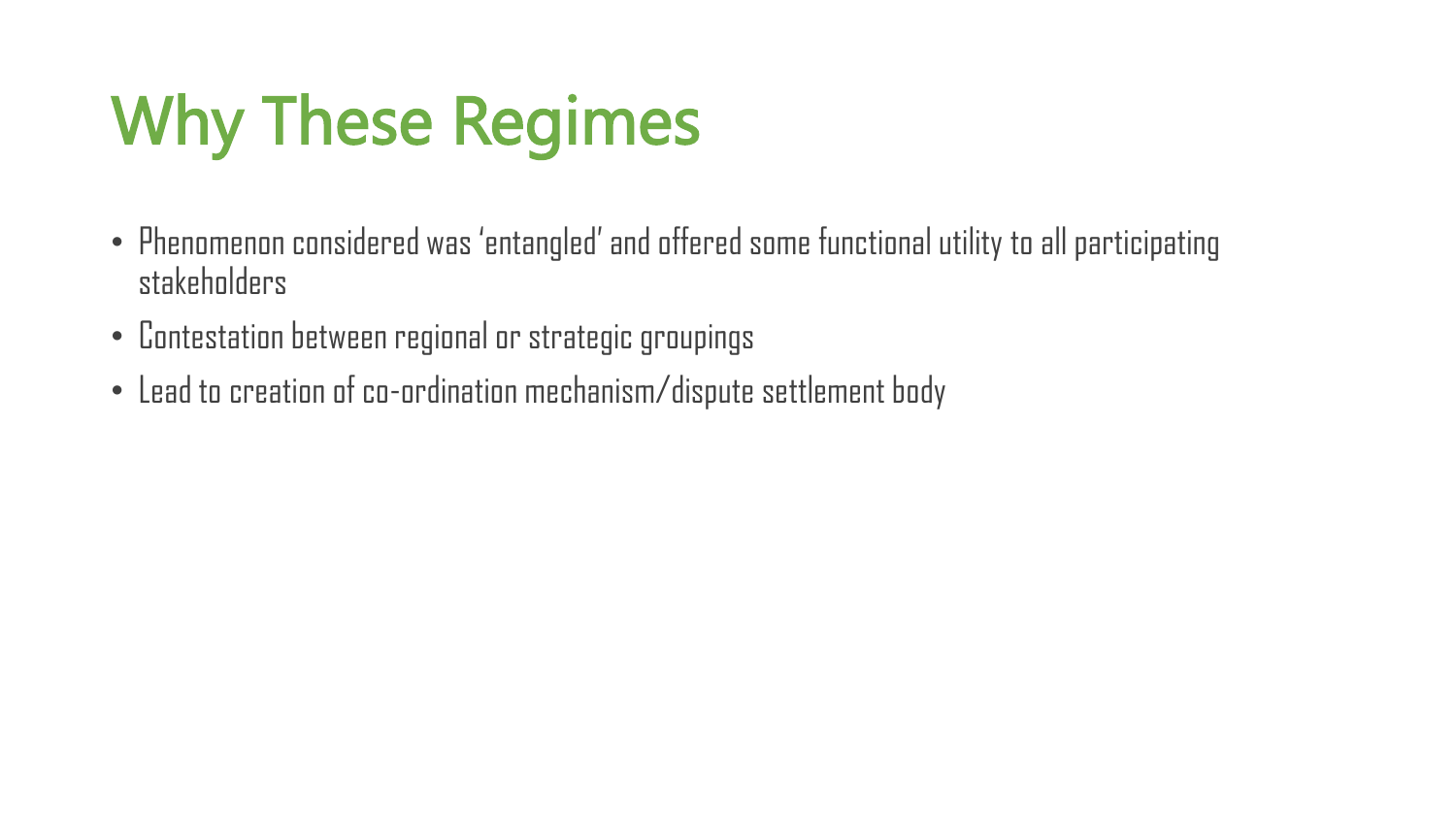# Theoretical Underpinnings

#### • Co-operation and contestation in regime theory

- o Reduction of transaction costs
- $\circ$  An iterated setting with possibility of 'tit-for-tat'
- $\circ$  Facilitation of dialogue and convergence through repeated interactions

#### • Role of International Law

 $\circ$  Change, create or displace the meaning of social norms

 $\circ$  Facilitation of positive conflict and framing of common language for identifying bargaining points (Hakimi,2017)

• Finnemore/Sikkink; Zartman/Berman: 'Norm cycle' and three phases of regime formation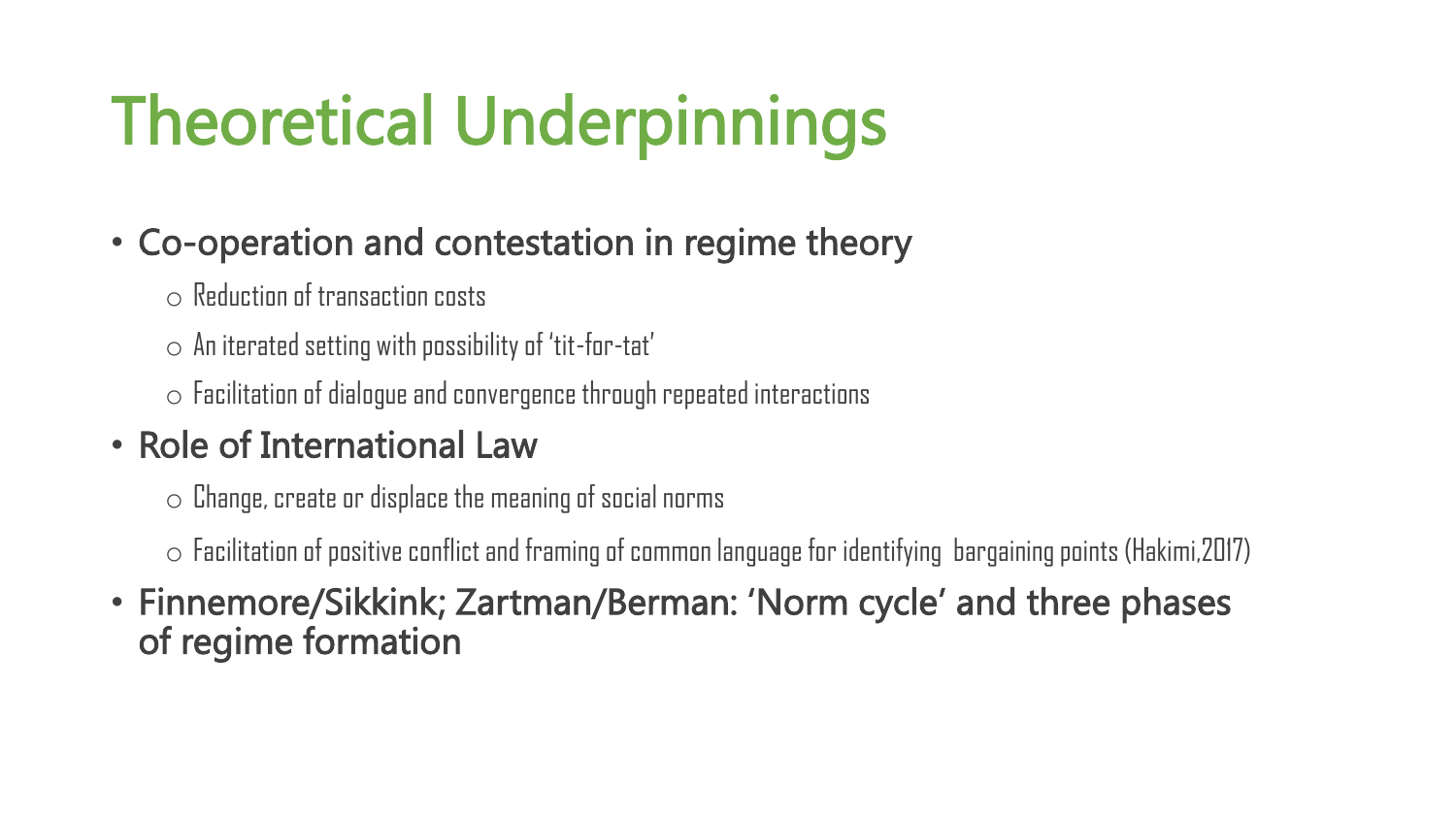# UNCLOS Revisited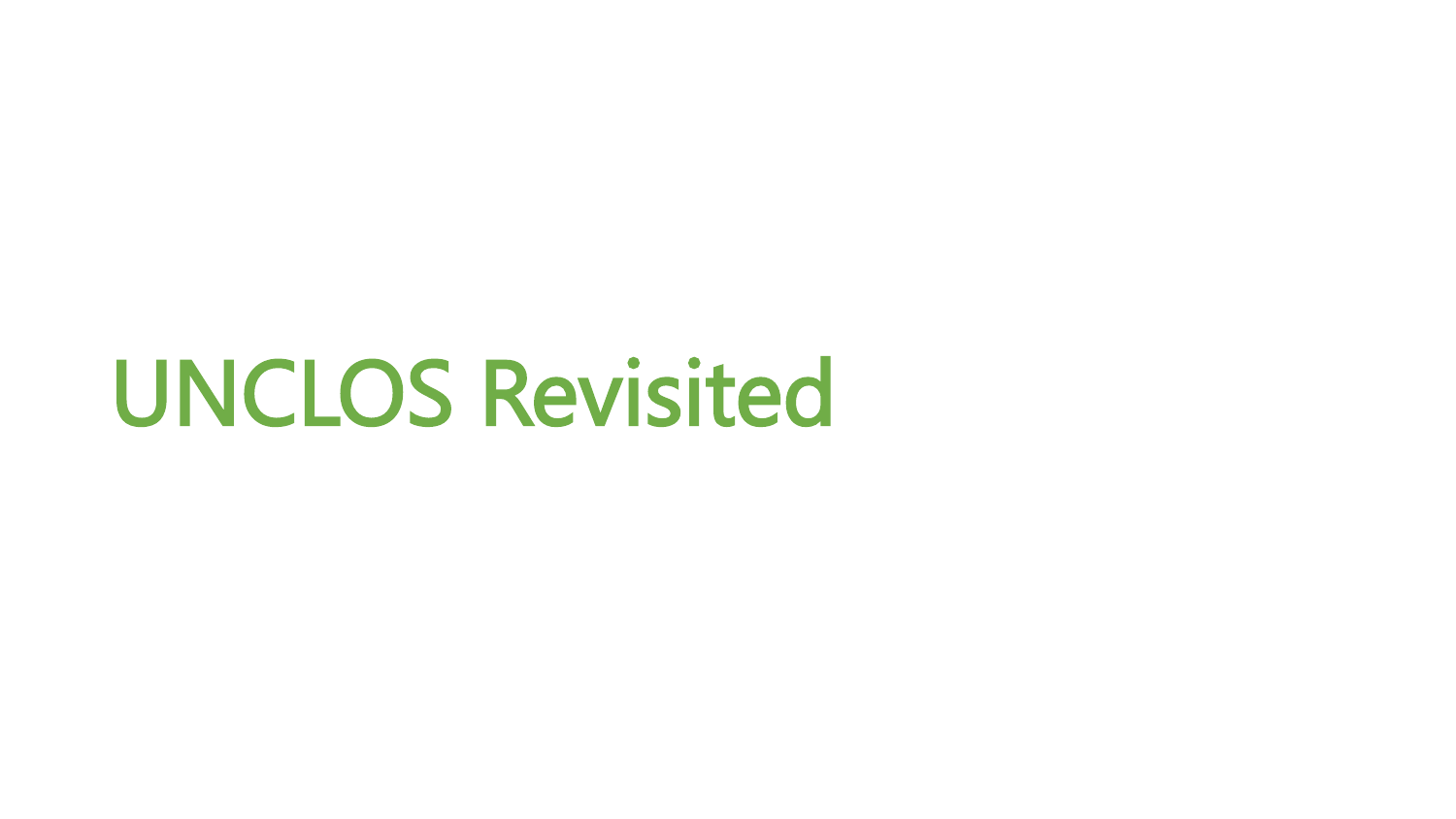# UNCLOS Negotiations Revisited (1)

- Key to remember that all states wanted a multilateral regime but not for the same reasons
- Diagnostic Phase

 $\circ$  List of issues produced but no major agenda for future conferences

- Formula Phase
	- $\circ$  Two clear challenges: 1) Rules of interaction and 2) Shared ideas and establishment of a regime
	- $\circ$  Final outcome would have to be a 'single negotiated text'
	- $\circ$  Broad consensus on Exclusive Economic Zone, 12-mile territorial sea and right of transit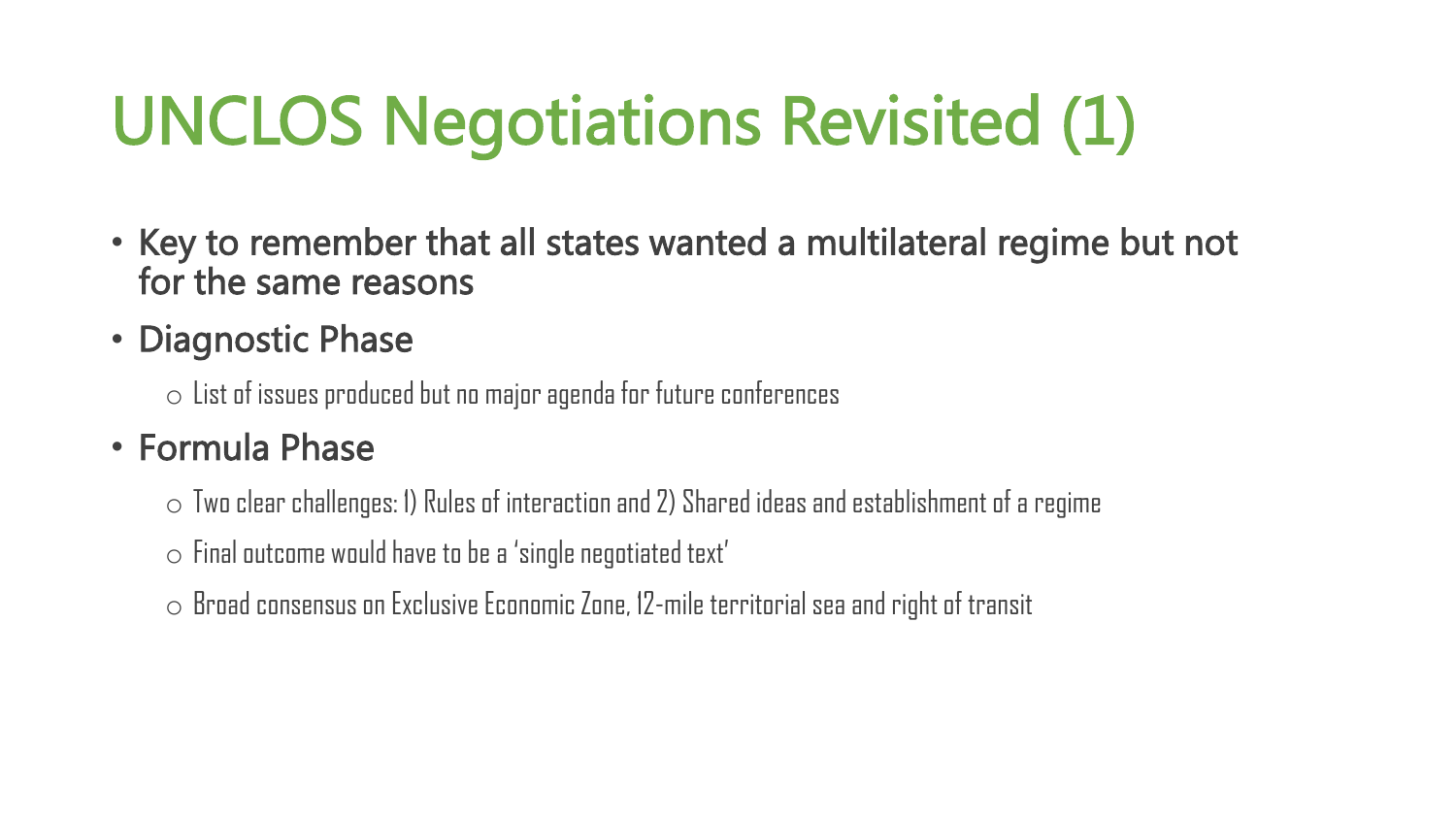# UNCLOS Revisited (2): Details

#### • Details Phase

- $\circ$  U.S. attempts at 'exit' and re-orientation, particularly on issues of the deep sea-bed
- $\circ$  Voice of G-77 prevailed and they constantly opposed U.S. approach to unlicensed deep sea-bed mining and the ISA was set up with a wide ranging set of powers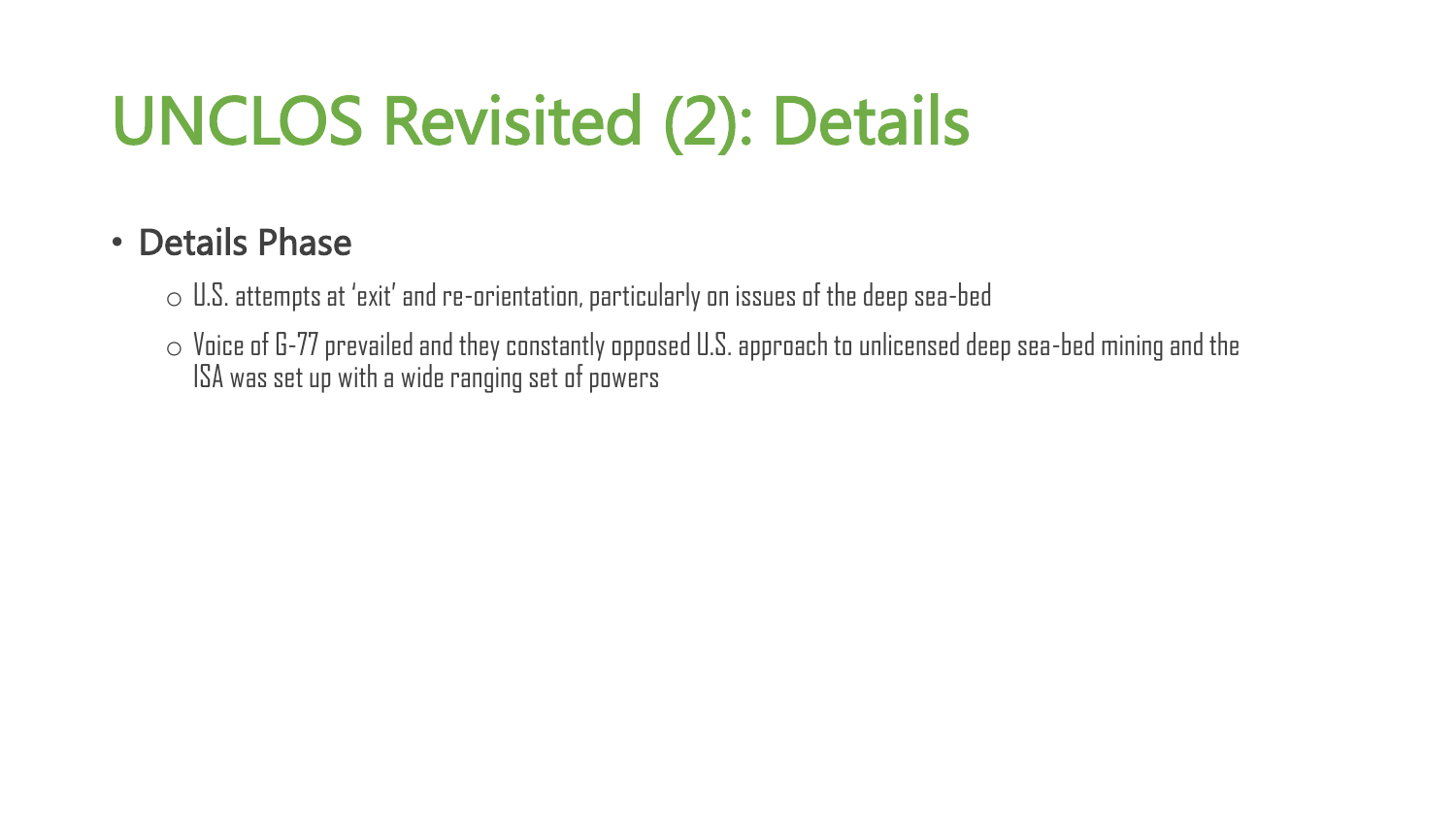# UNCLOS Revisited (3): Coalitions

- The Group of 77 comprised of more than 120 states
- Heterogeneous group of members who were differentiated by region Latin American/Caribbean/African/Asian or by special interest issues stemming from geographic disadvantages, such as being a landlocked state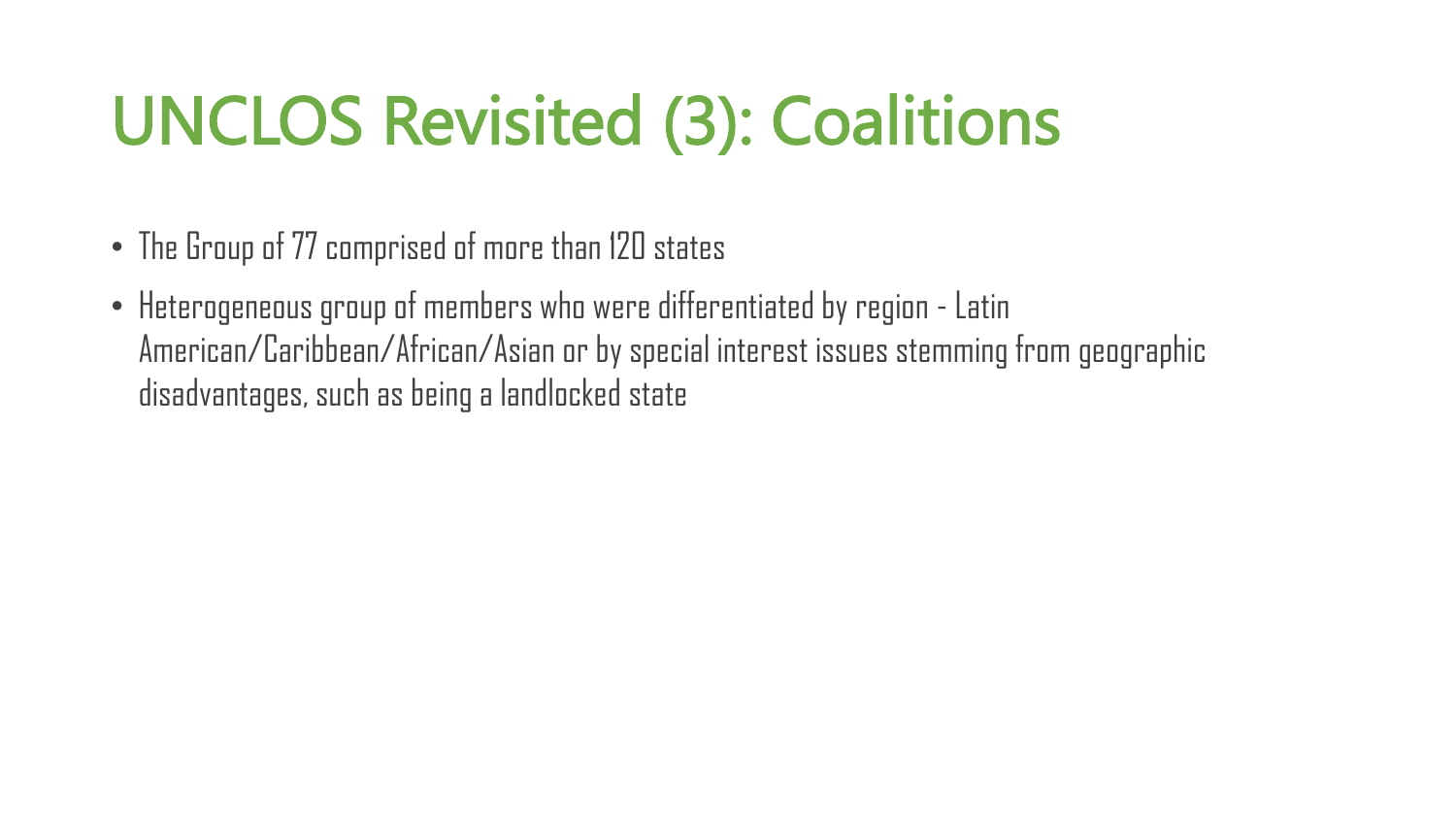### UNCLOS Revisited (4): Norm Entrepreneurs

#### • Asian-African Legal Consultative Committee (AALCC)

- $\circ$  Working Groups and paper presentations (eg: Delegate of Kenya submitted paper on EEZ) at AALCC Meetings
- $\circ$  Submitted to Second Committee on LOSC
- $\circ$  Post LOSC Conference in Geneva, the AALCC Secretariat prepared detailed reports to help member states understand their rights and obligations
- Quick reference to ICRC's role in developing The Geneva Conventions and Additional Protocols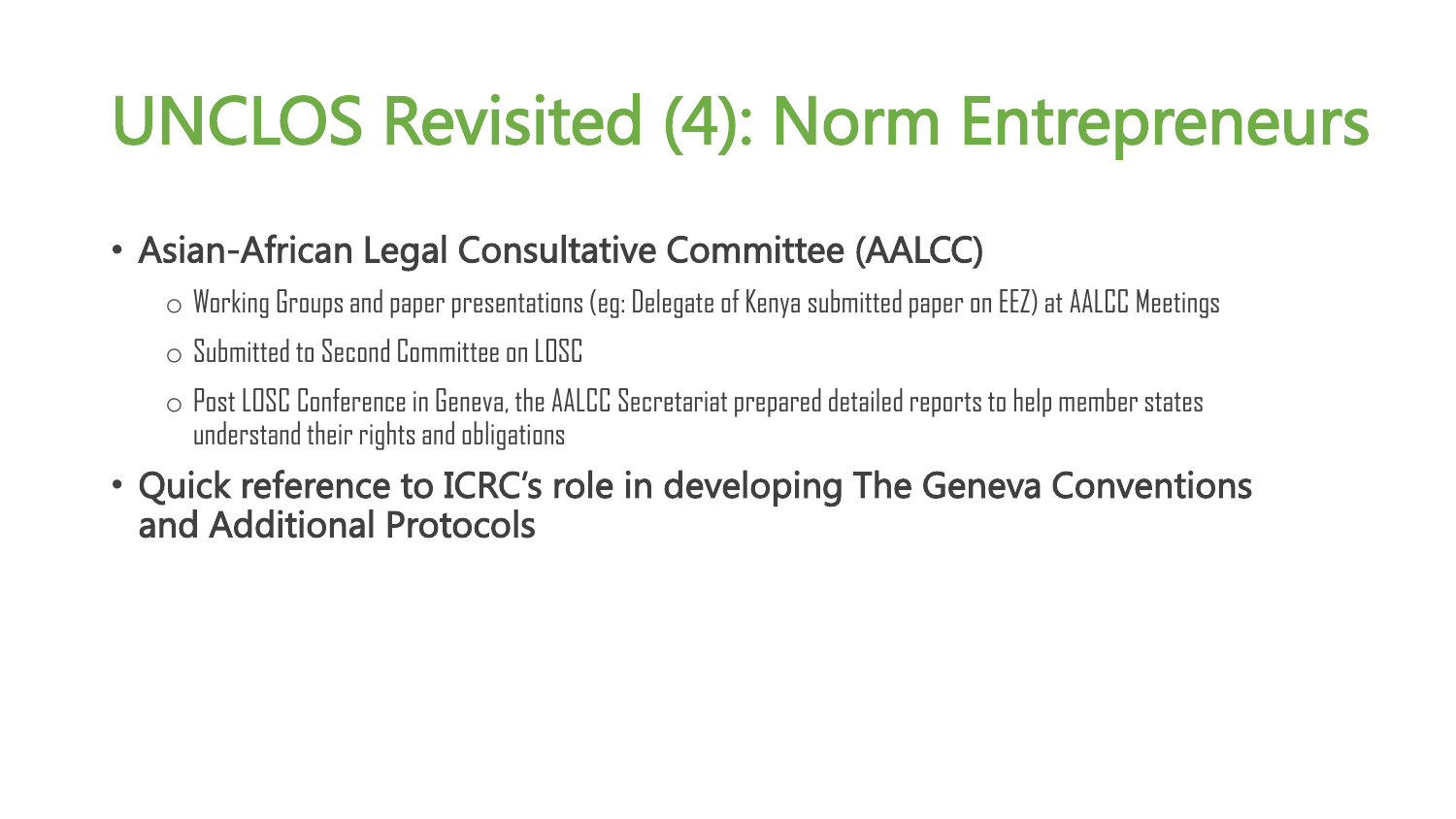## UNCLOS Revisited (5): International Law

- Most states sought to modify the 'free-for-all' Grotian regime
- Increasing ideological dogma of a New International Economic Order spurred on the developing world
- Each coalition utilised their own ideological extraction of international law to compete and then synthesize for ultimate co-operation (eg: 'patrimonial sea' as a precursor to EEZ)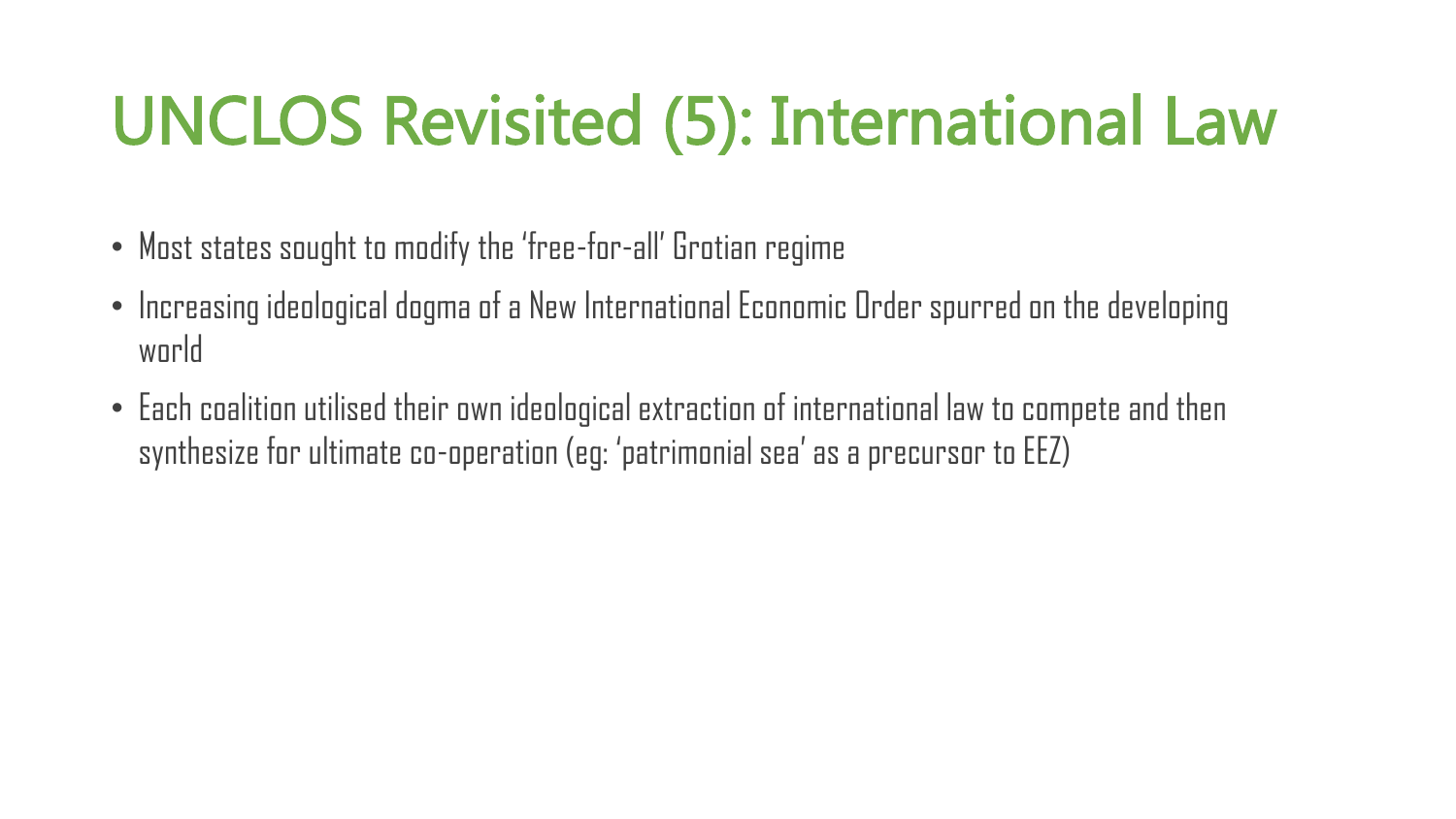### UNCLOS Revisited (6): Contestation and Exit

#### • CONTESTATION

 $\circ$  Developing world viewed negotiations through prism of NIEO

 $\circ$  They used it as a tool for contestation on many issues, including the negotiation of the Exclusive Economic Zone and left this ideological concept immune from a bargaining move or trade-offs

 $\circ$  Fervent use of trade-offs and sub-packages on other issues

#### • EXIT

 $\circ$  U.S. announced it would not be signing the treaty in June, 1982

 $\circ$  Exit did not prevent operationalization as norms had already been crystallised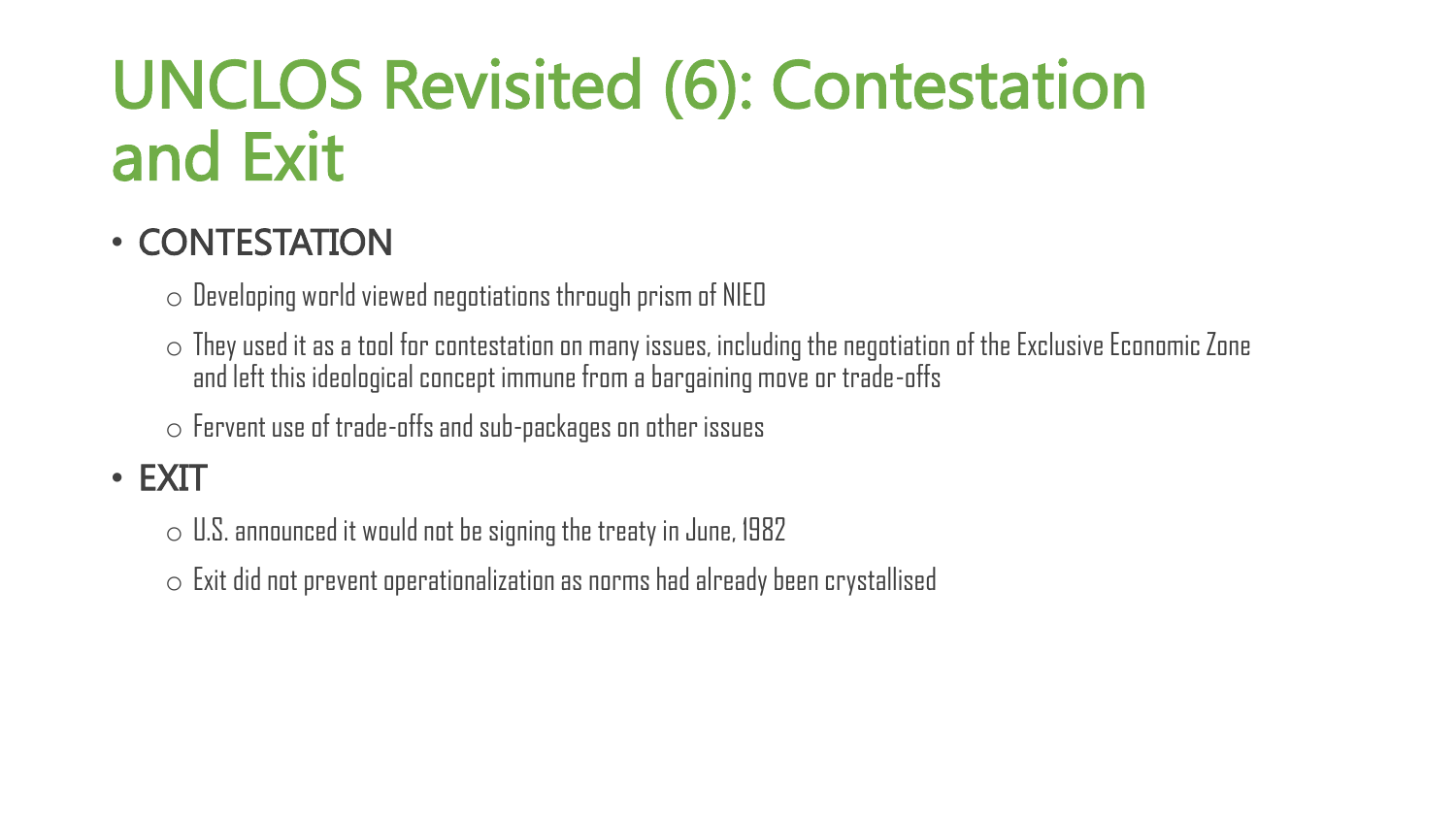# Quick Run Through of the Key Learnings from Other Regimes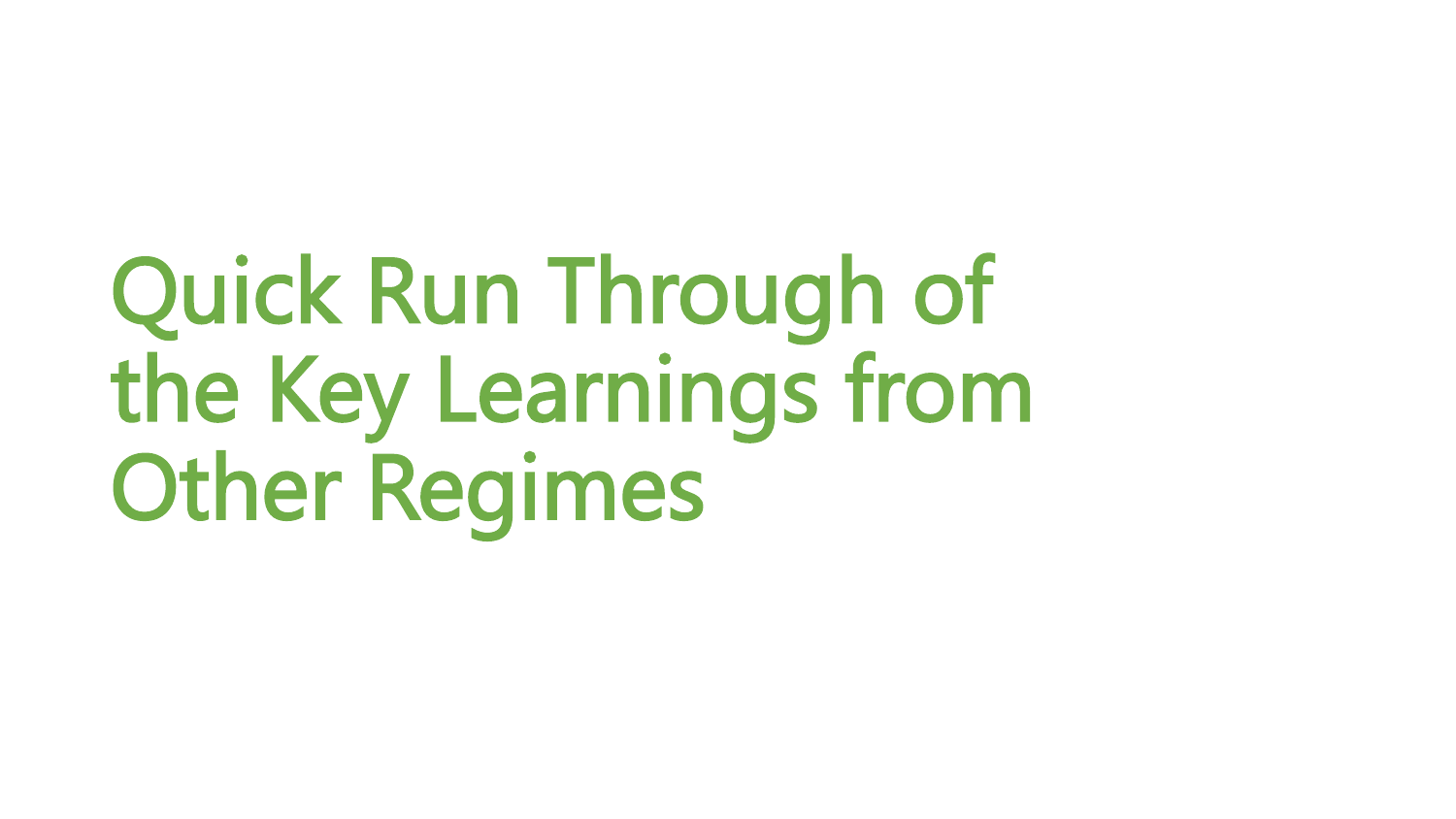### Size

| <b>UNCLOS</b>                                                                | <b>Use of Force/IHL</b>                                                                                                                                                                                                                                                                                                                                             | <b>Trade</b>                                                              | <b>Environment</b>                                        |
|------------------------------------------------------------------------------|---------------------------------------------------------------------------------------------------------------------------------------------------------------------------------------------------------------------------------------------------------------------------------------------------------------------------------------------------------------------|---------------------------------------------------------------------------|-----------------------------------------------------------|
| Multilateral-more than 150+<br>negotiating states,<br>150+negotiating issues | Use of Force: Kellogg-Briand Pact had 31<br>signatories by effective date; 14 states<br>party to the negotiations. Initially, 50<br>parties signed the UN Charter<br><b>IHL:</b> Geneva Conventions ratified by 196<br>states; Additional Protocol ratified by<br>174,168 and 73 states respectively and<br>had around 120 members participating in<br>negotiations | Started off small-23<br>countries at GATT 1947 but<br>WTO has 164 members | 174 states<br>And the EU were parties; 196<br>signatories |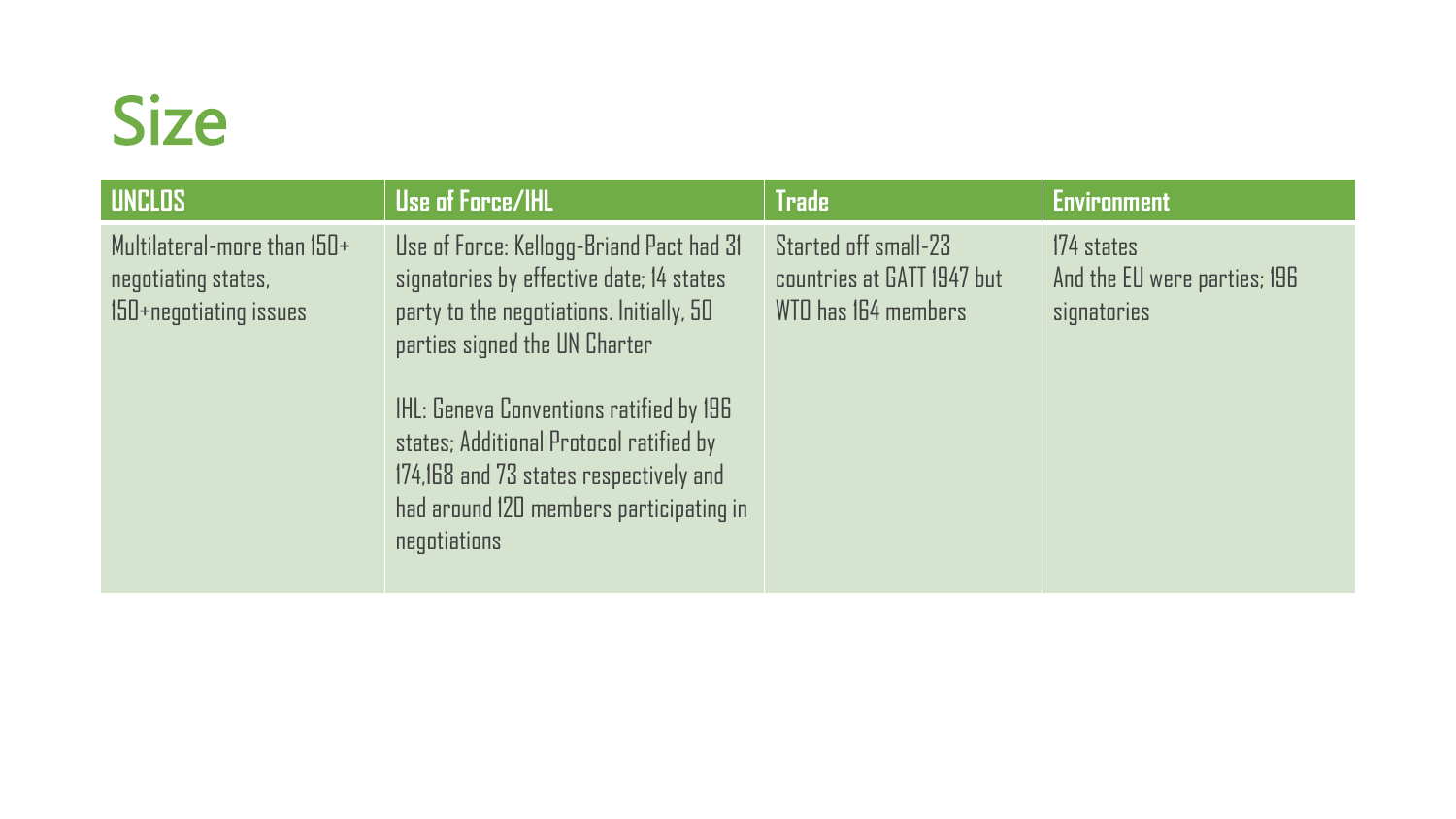# Formal/Informal Bargaining Process

| <b>UNCLOS</b>                                                                   | Use of Force/IHL                                                                | <b>Trade</b>                                                                                                        | <b>Environment</b>                                     |
|---------------------------------------------------------------------------------|---------------------------------------------------------------------------------|---------------------------------------------------------------------------------------------------------------------|--------------------------------------------------------|
| Number of informal bargaining<br>groups and sub-committees on<br>various issues | Formal bargaining process driven<br>by heads of states and leading<br>diplomats | <b>Business style tariff</b><br>reductions at GATT, more<br>holistic law-driven consensus<br><b>building at WTO</b> | <b>Multilateral process with</b><br>"formal-informals" |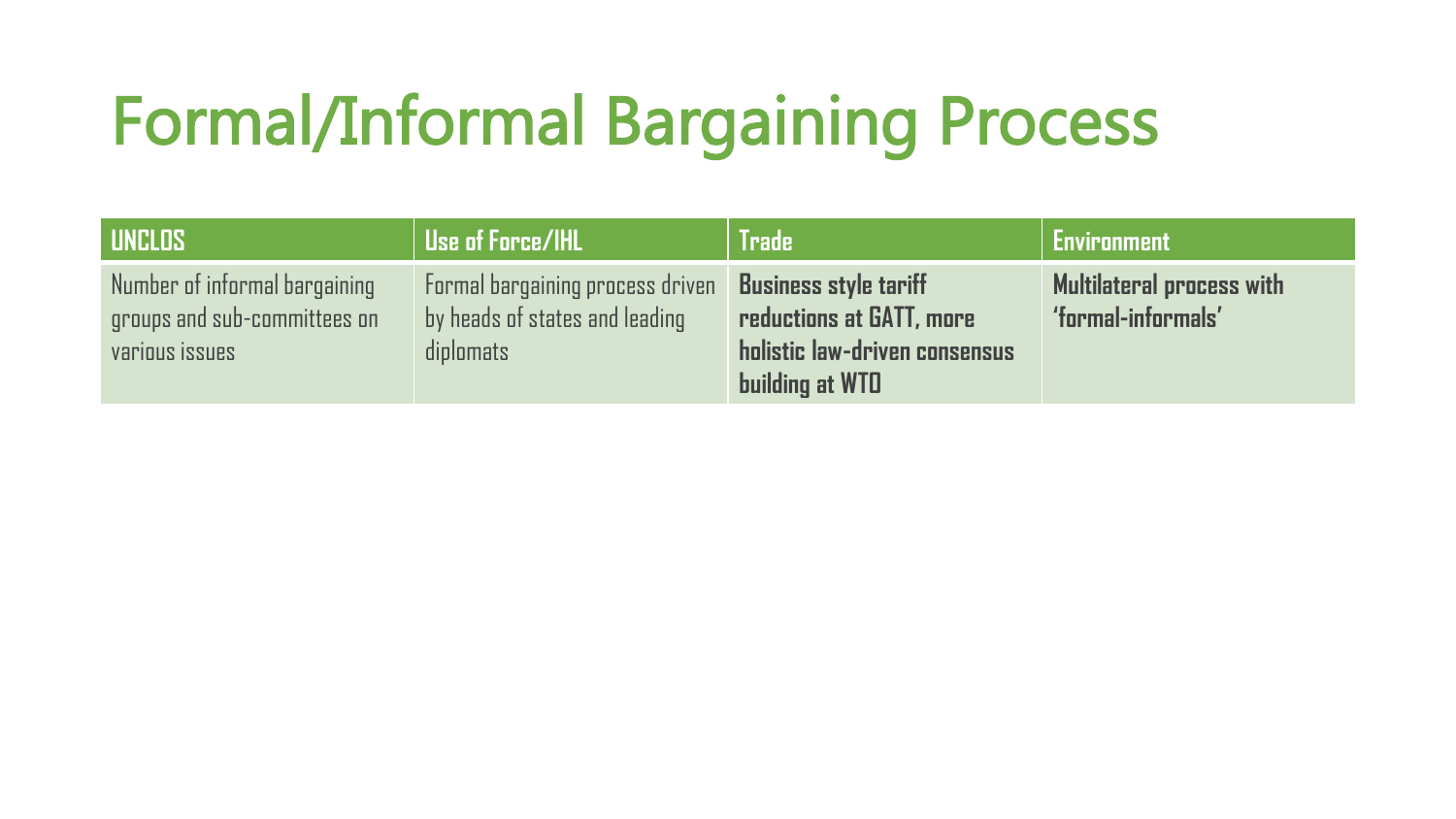# Rigidity of International Law Mechanisms

| <b>UNCLOS</b>                                 | <b>Use of Force/IHL</b>                                                                                                                                                                   | Trade                                                                                        | <b>Environment</b>                                                     |
|-----------------------------------------------|-------------------------------------------------------------------------------------------------------------------------------------------------------------------------------------------|----------------------------------------------------------------------------------------------|------------------------------------------------------------------------|
| Output was a single negotiated<br>treaty text | Engraved into Article 2(4) has<br>been recognized as customary<br>international law<br>IHL: Codified body of law in the<br>Four Geneva Conventions and two<br><b>Additional Protocols</b> | <b>GATT: Low levels of legal</b><br>discipline, WTO: Rigid structure<br>of International Law | Internally Determined<br>Contributions (INDCs)-voluntary<br>compliance |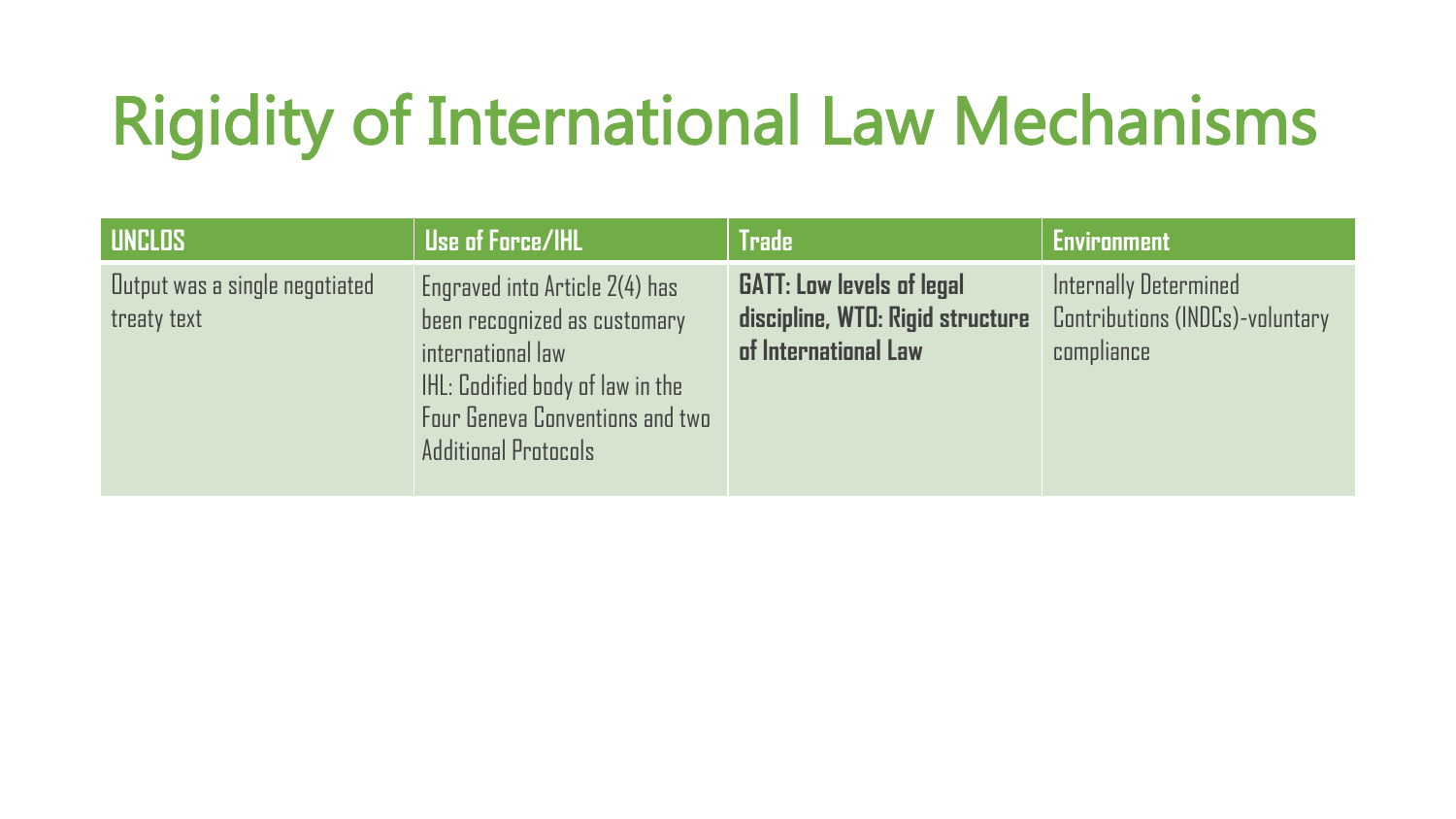### Time

| <b>UNCLOS</b>                                                                                                                   | <b>Use of Force/IHL</b>                                                                                                                                                                                                                                                                                                                                                       | <b>Trade</b>                                                                                                                      | <b>Environment</b>                                                                                                      |
|---------------------------------------------------------------------------------------------------------------------------------|-------------------------------------------------------------------------------------------------------------------------------------------------------------------------------------------------------------------------------------------------------------------------------------------------------------------------------------------------------------------------------|-----------------------------------------------------------------------------------------------------------------------------------|-------------------------------------------------------------------------------------------------------------------------|
| Took 15 years as there was no<br>time pressure. Diagnostic Phase:<br>6 years; Formula Phase: 2 years;<br>Details Phase: 7 years | Pact of Paris was negotiated<br>between 1925-1929 although the<br>informal origins of the idea came<br>as early as 1919; UN Charter was<br>negotiated within a year of the<br>Dumbarton Daks Conference in<br>1944<br><b>IHL: Geneva Conventions</b><br>negotiated quickly in the<br>aftermath of World War II.<br>Additional Protocols took longer<br><b>between 1974-77</b> | GATT was negotiated quickly after<br>World War II. Came into effect by<br>1947. Uruguay Round setting up<br>the WTO took 8 years. | Negotiations officially took<br>between 30 Nov-12 Dec, 2015 but<br>built on 4 decades of<br>environmental jurisprudence |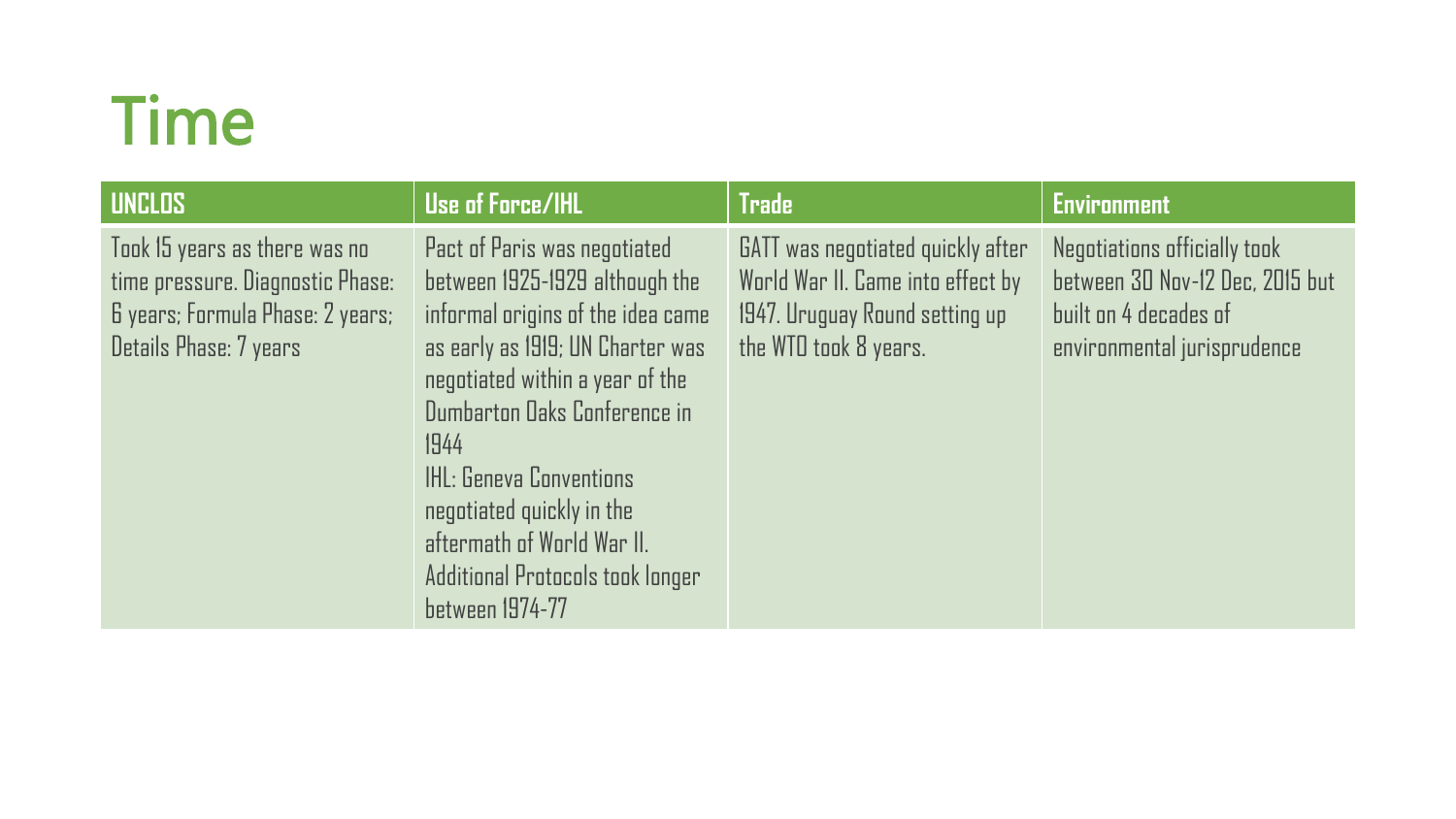# Negotiation Strategies

| <b>UNCLOS</b>                                  | <b>Use of Force/IHL</b>                                                                                      | <b>Trade</b>                                                                                                                                                                       | <b>Environment</b>                     |
|------------------------------------------------|--------------------------------------------------------------------------------------------------------------|------------------------------------------------------------------------------------------------------------------------------------------------------------------------------------|----------------------------------------|
| Use of trade-offs and<br>packages/sub-packages | Use of trade-offs to determine<br>what the functioning of UNSC<br>would be like and the core norms<br>of IHL | Tariff reductions were the initial<br>trade-off but as the WTO mandate<br>grew to fields such as Intellectual<br>Property, informal mechanisms<br>had to be deployed to facilitate | Use of trade-offs and sub-<br>packages |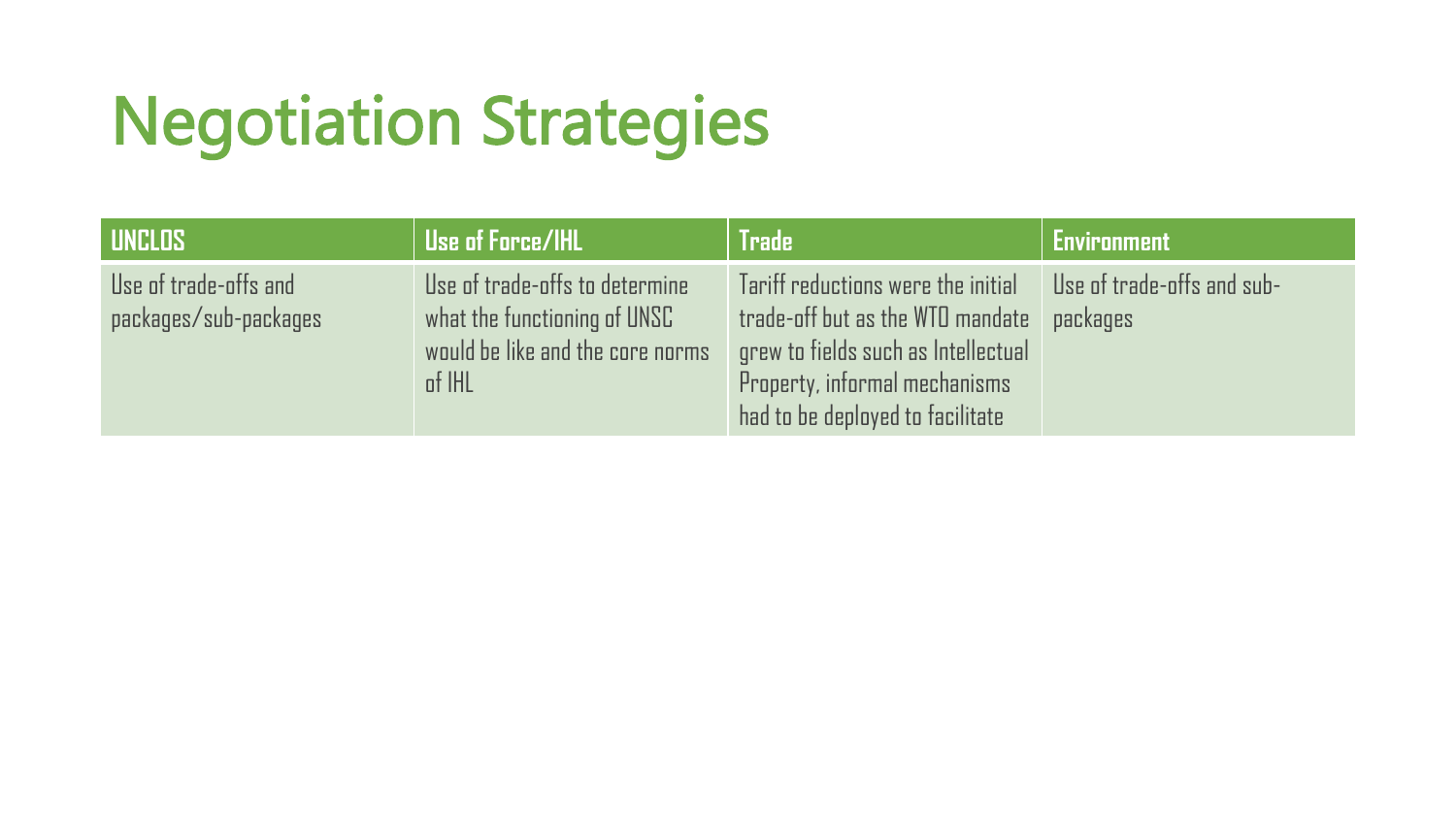## Decision Rule

| <b>UNCLOS</b>                                     | <b>Use of Force/IHL</b>                                                                                                                          | Trade                                                                          | <b>Environment</b>          |
|---------------------------------------------------|--------------------------------------------------------------------------------------------------------------------------------------------------|--------------------------------------------------------------------------------|-----------------------------|
| Consensus or near consensus in<br>decision-making | Use of Force:<br>Consensus among the major<br><b>POWERS</b><br><b>IHL: Majority Vote with</b><br>negotiation on key substantive<br><b>issues</b> | Simple majority at GATT;<br>Consensus with every party<br>having a veto at WTO | Indaba negotiation strategy |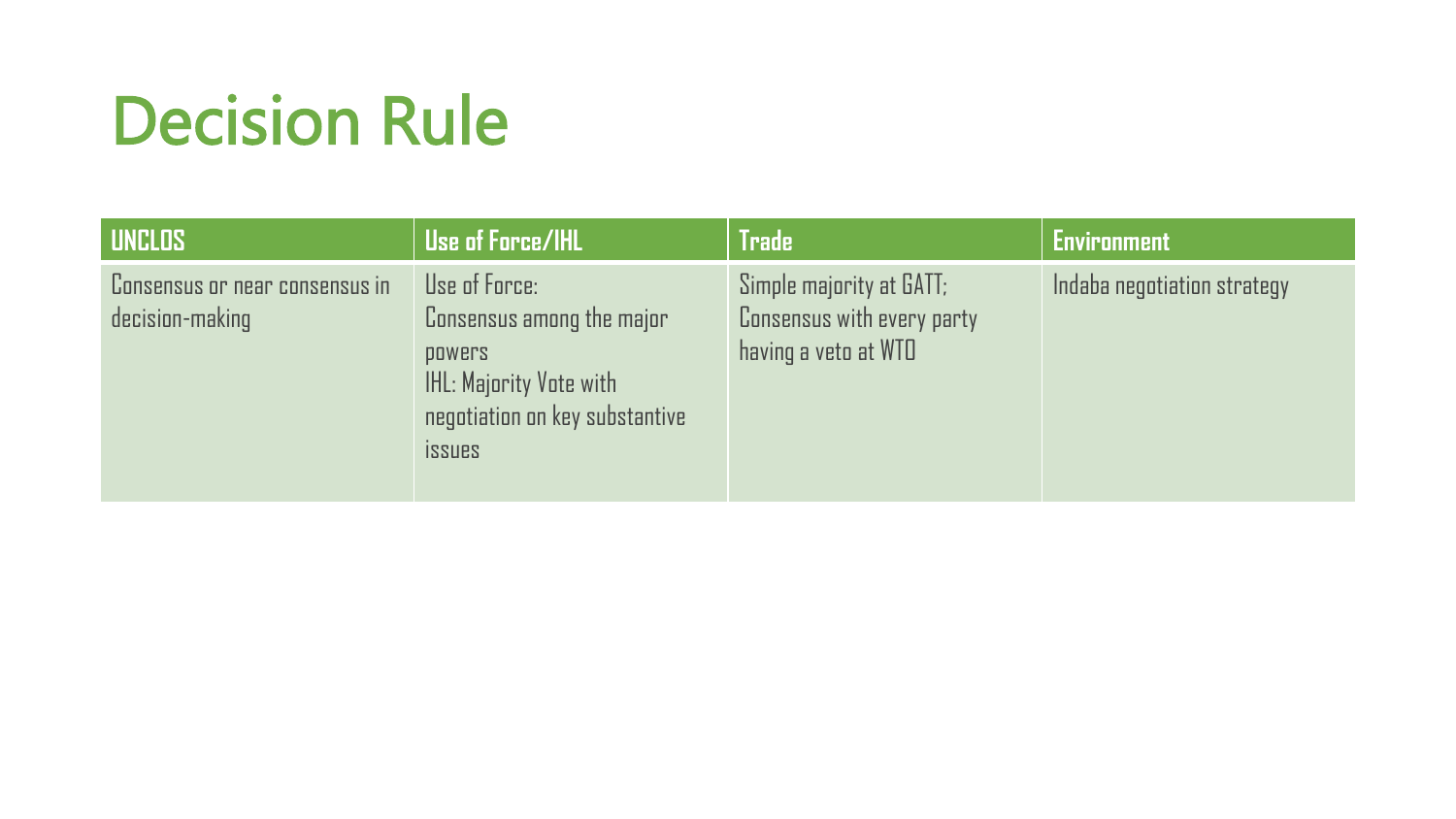# Exit and Voice

| <b>UNCLOS</b>                                                                                                                                            | Use of Force/IHL                                                                                                                                                                                                                                                  | <b>Trade</b>                                                                                                              | <b>Environment</b>                                     |
|----------------------------------------------------------------------------------------------------------------------------------------------------------|-------------------------------------------------------------------------------------------------------------------------------------------------------------------------------------------------------------------------------------------------------------------|---------------------------------------------------------------------------------------------------------------------------|--------------------------------------------------------|
| Multiple coalitions such as the<br>Group of 77 formed to give 'voice'<br>to the needs of developing<br>countries. USA did not sign the<br>treaty in 1982 | Entire process was driven by the<br>major military powers at the<br>time. Article $2(4)$ was driven by<br>the victors of World War II, so<br>there was not much scope for the<br>exercise of 'voice' although there<br>was contestation among the<br>major powers | GATT-Low Legal discipline-High<br>Exit-Low Voice; WTO-High Legal<br>Discipline, fragmentation and the<br>'spaghetti bowl' | USA has indicated that they will<br>exit the Agreement |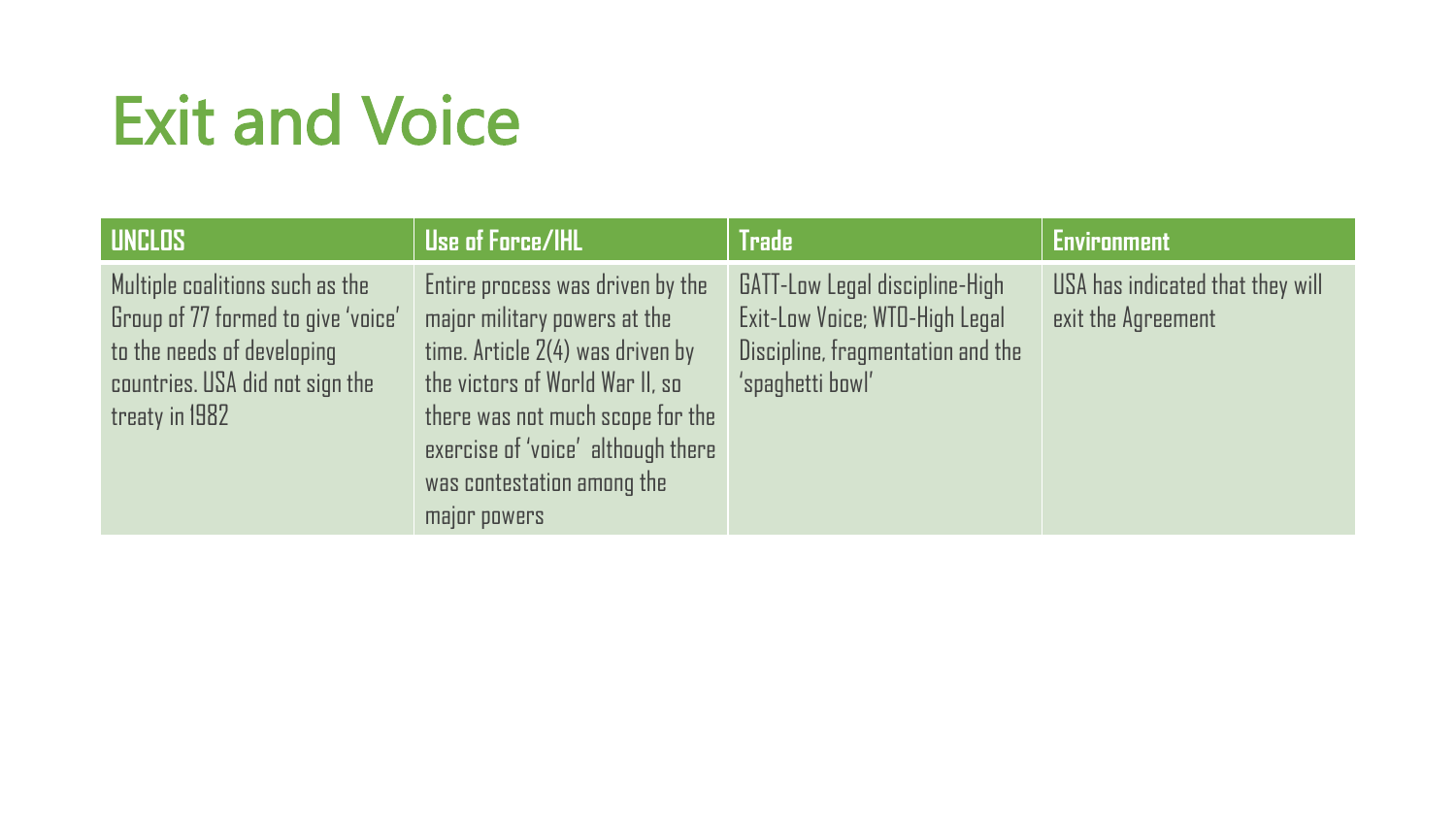### Non-State Groups and Individuals

| <b>UNCLOS</b>                 | <b>Use of Force/IHL</b>                                                                                                                            | <b>Trade</b>                                                                                                                     | <b>Environment</b>                                                                                  |
|-------------------------------|----------------------------------------------------------------------------------------------------------------------------------------------------|----------------------------------------------------------------------------------------------------------------------------------|-----------------------------------------------------------------------------------------------------|
| Largely state-centric process | Academics that originally<br>conceptualised the idea leading<br>up to KB Pact; ICRC emerged as a<br>major norm entrepreneur in the<br>field of IHL | While NGOs are now increasingly<br>coming into the fray, the original<br>negotiations were largely state-<br>centric initiatives | NGOs and specialist groups were<br>invited to the negotiation process<br>and helped drive consensus |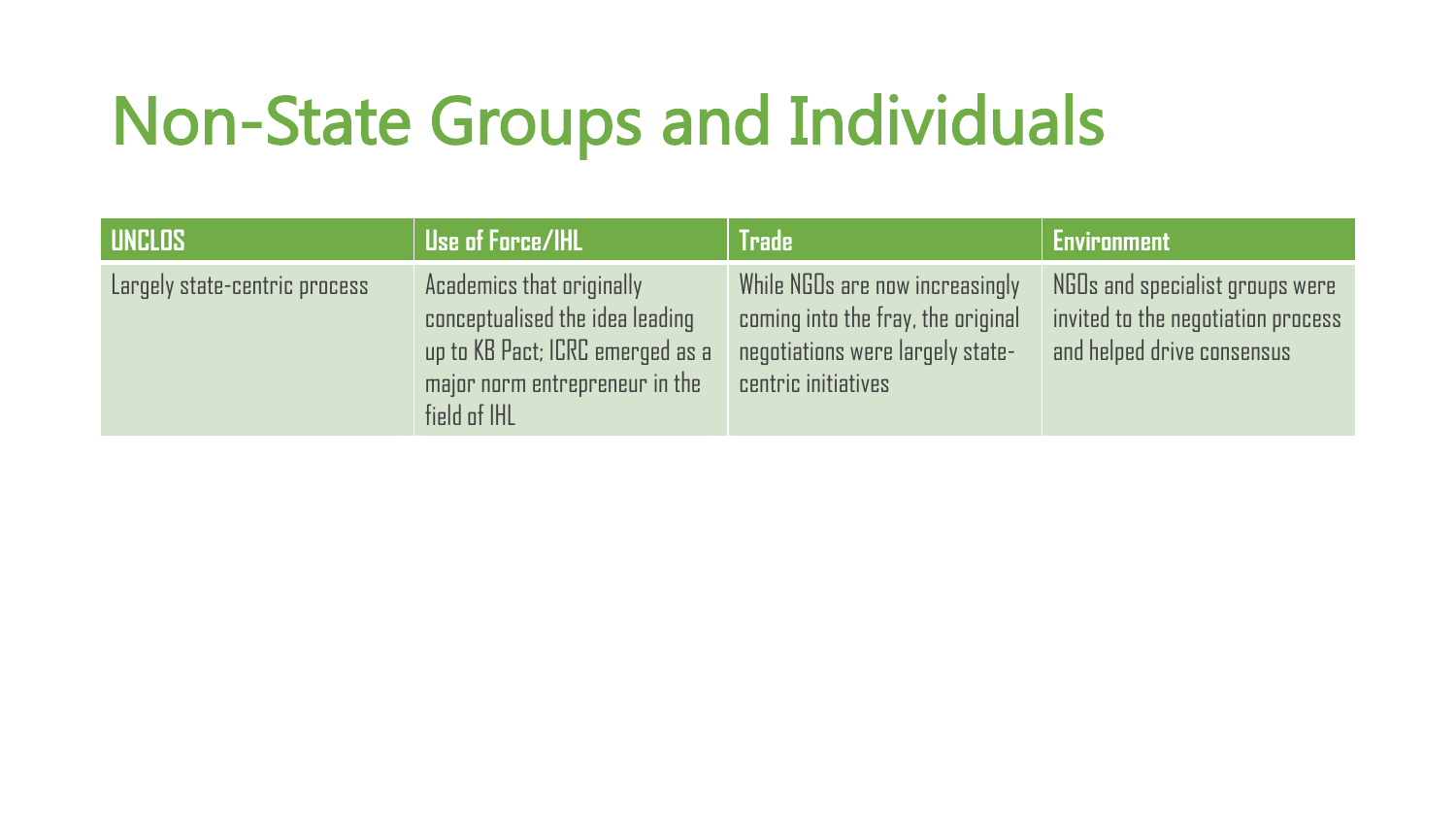# Dispute Resolution

| <b>LUNCLOS</b>                                    | <b>Use of Force/IHL</b> | <b>Trade</b>                | <b>Environment</b>                                                                                                    |
|---------------------------------------------------|-------------------------|-----------------------------|-----------------------------------------------------------------------------------------------------------------------|
| <b>ITLOS</b> ; International Sea-Bed<br>Authority | ICJ//UNSC               | WTO Dispute Settlement Body | Climate Change Displacement Co-<br>ordination Agreement to tackle<br>forced migration due to<br>environmental reasons |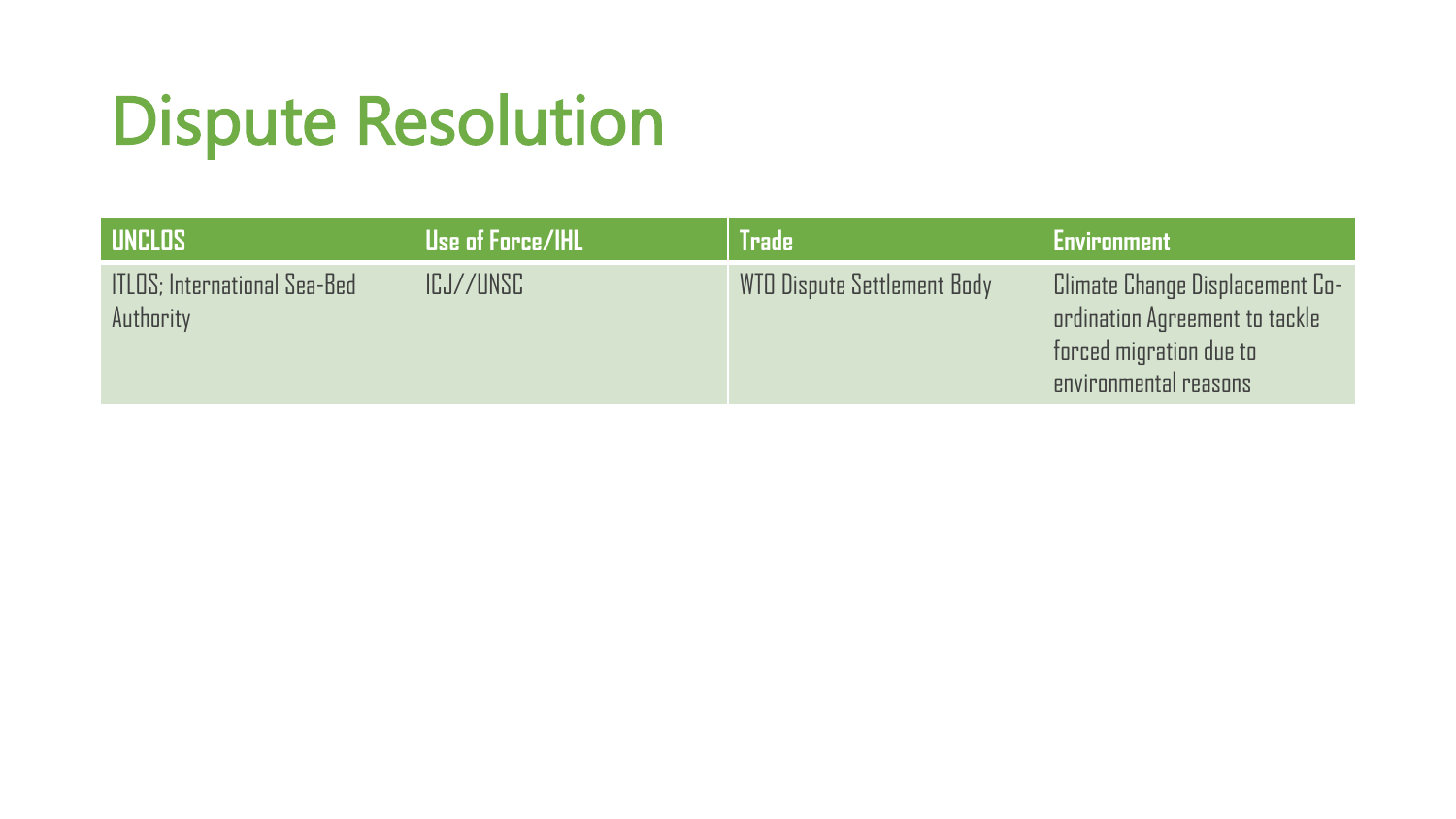# Food-for-Thought For Cyberspace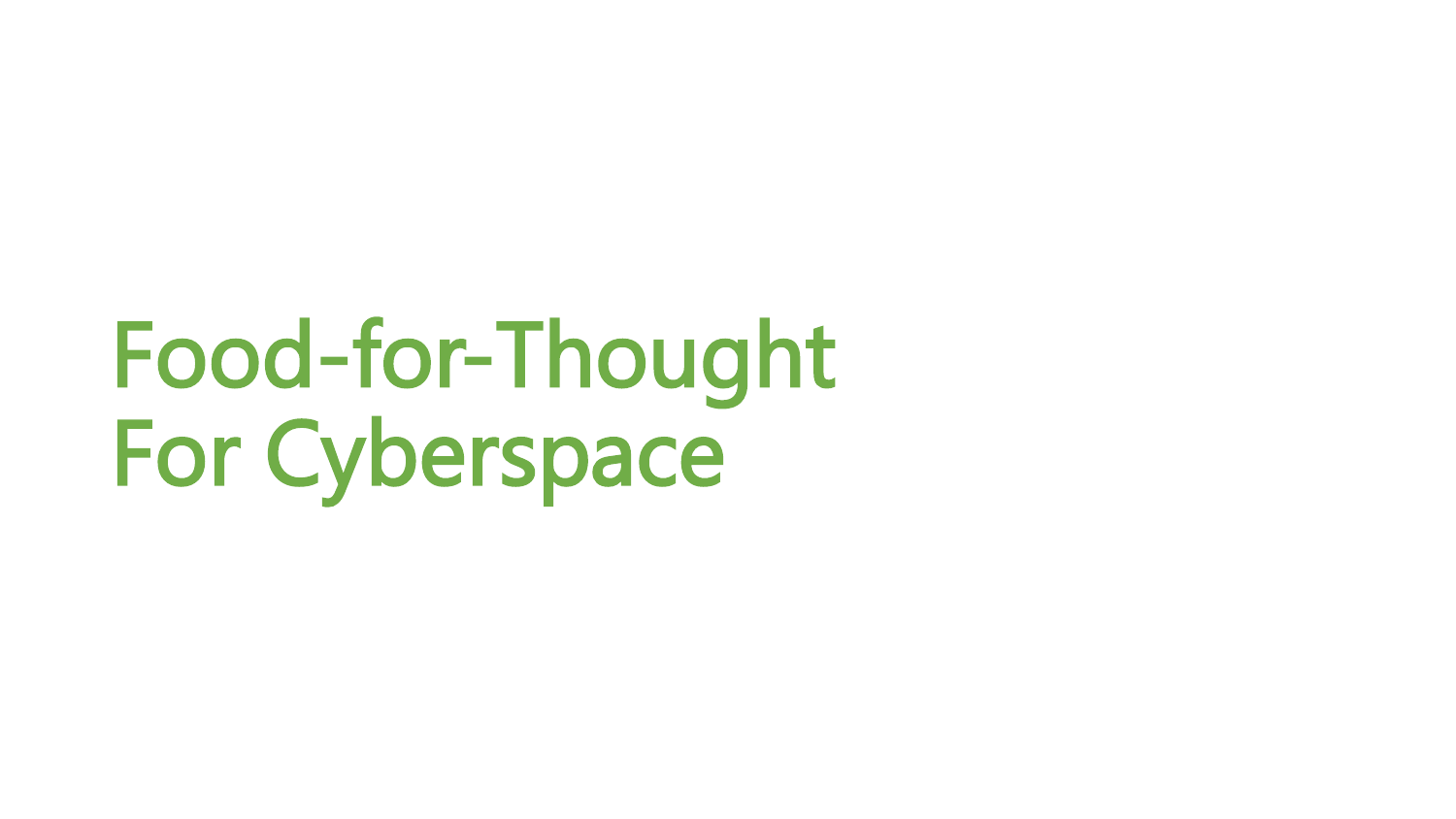### Recommendations

- Recommendation 1: There should be an agreement at large that involves all states and invites non-state actors to the table as interested stakeholders.
- Recommendation 2: Ideas, research, and a pre-existing material (drafts and agreements) are critical foundations and should be leveraged.
- Recommendation 3: There must be transparency in the bargaining process at two levels: (1) Internal Transparency and (2) Transparency of process and outcomes.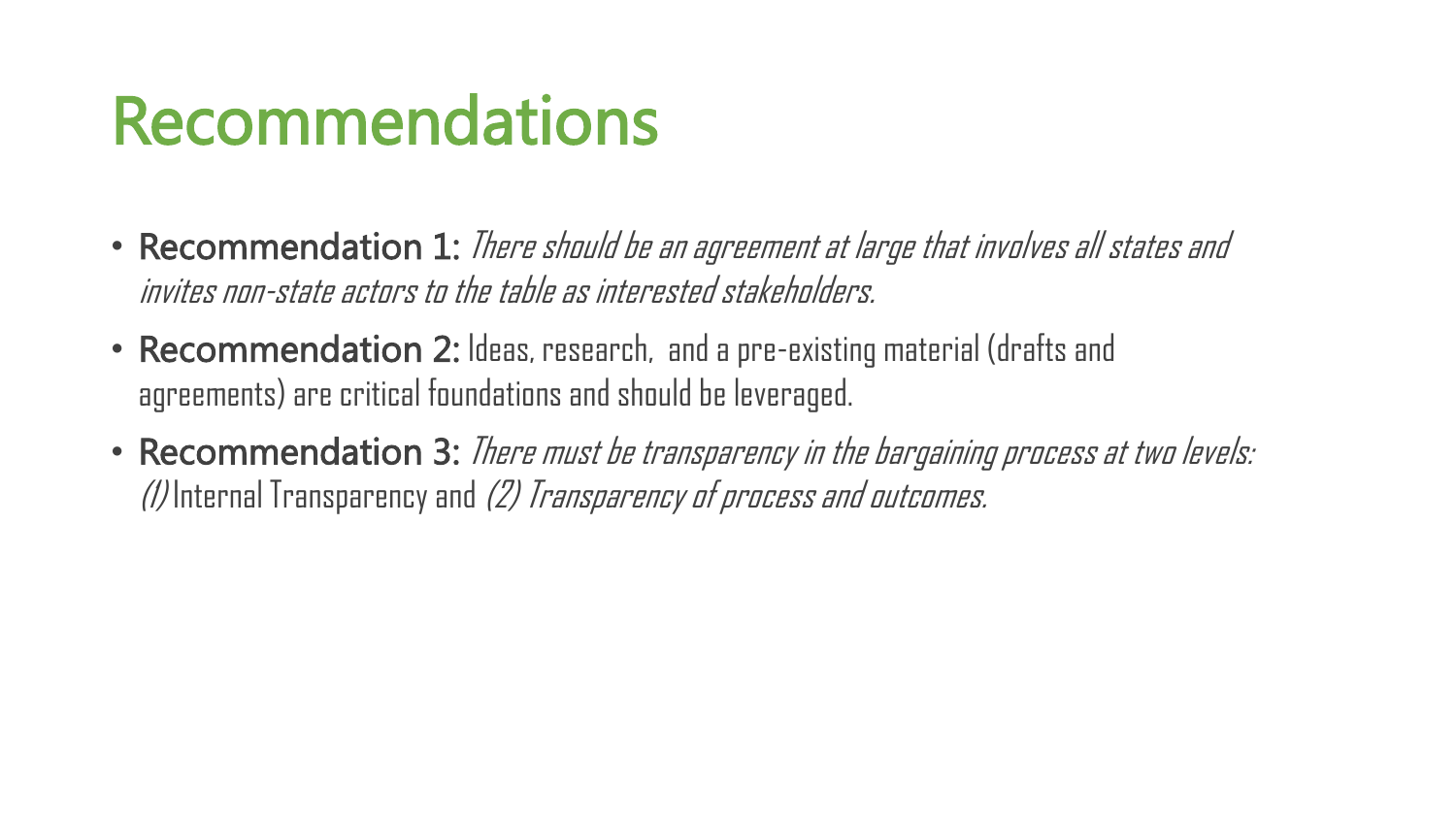### Recommendations (2)

- Recommendation 4: *Coalitions grouped by common ideology, interests, focus areas or* identities **may aid in fostering positive conflict**, identifying key areas for consensus and in the development of a formula in the long run.
- Recommendation 5: In arder to work out the various formulae, informal negotiation must be encouraged.
- Recommendation 6: Vating must seek to facilitate consensus by using tactics such as the Indaba strategy
- Recommendation 7: Large regimes are decades in fruition. A small start does not dictate the eventual result.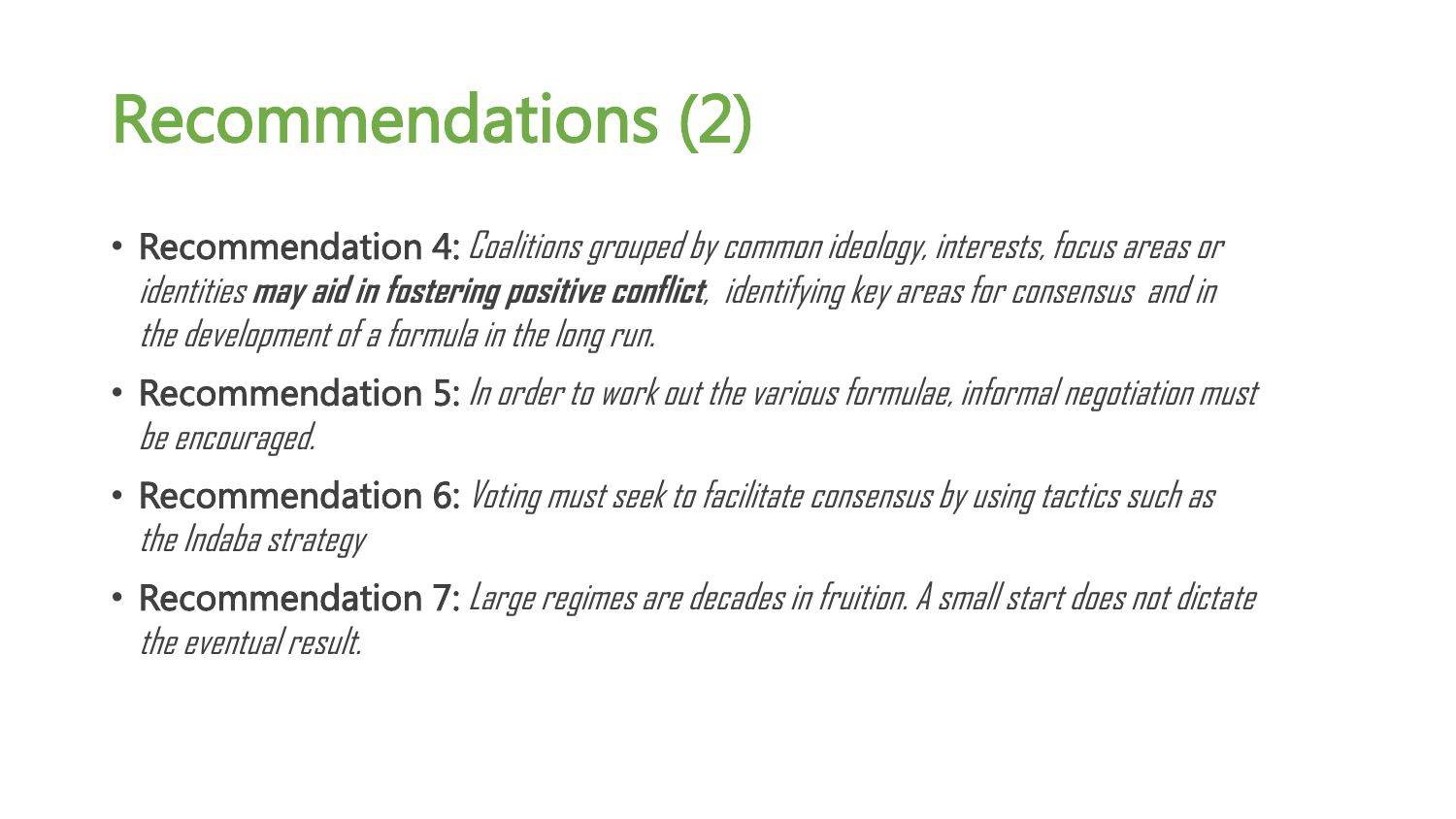### Recommendations (3)

- Recommendation 8: **International Law must be used as a tool for the facilitation of positive conflict** but the cyber norms process must be careful to not delve into the details of its application until a broad formula has been worked out
- Recommendation 9: The cyber norms process is not ready for the imposition of rigid, legally binding obligations as a desired outcome yet.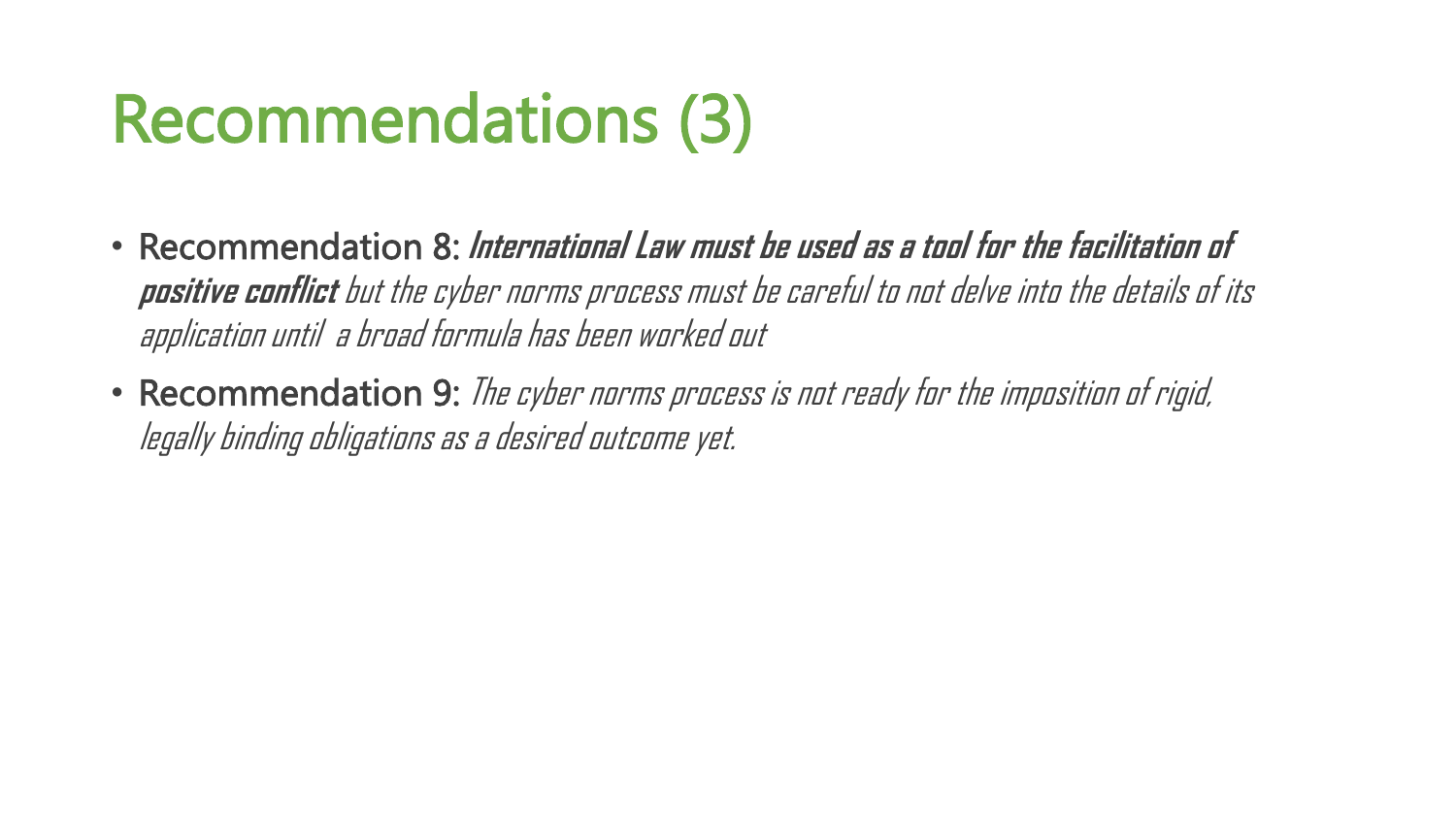### Recommendations (4)

- Recommendation 10: Wide participation by non-state actors can be key in negotiation processes. **Identification of potential norm-entrepreneurs** and supporting them may be important for a successful outcome.
- Recommendation 11: A dispute resolution or co-ordination body is needed but the present legal regime is not robust enough to create a mechanism that adjudges cyber disputes yet.